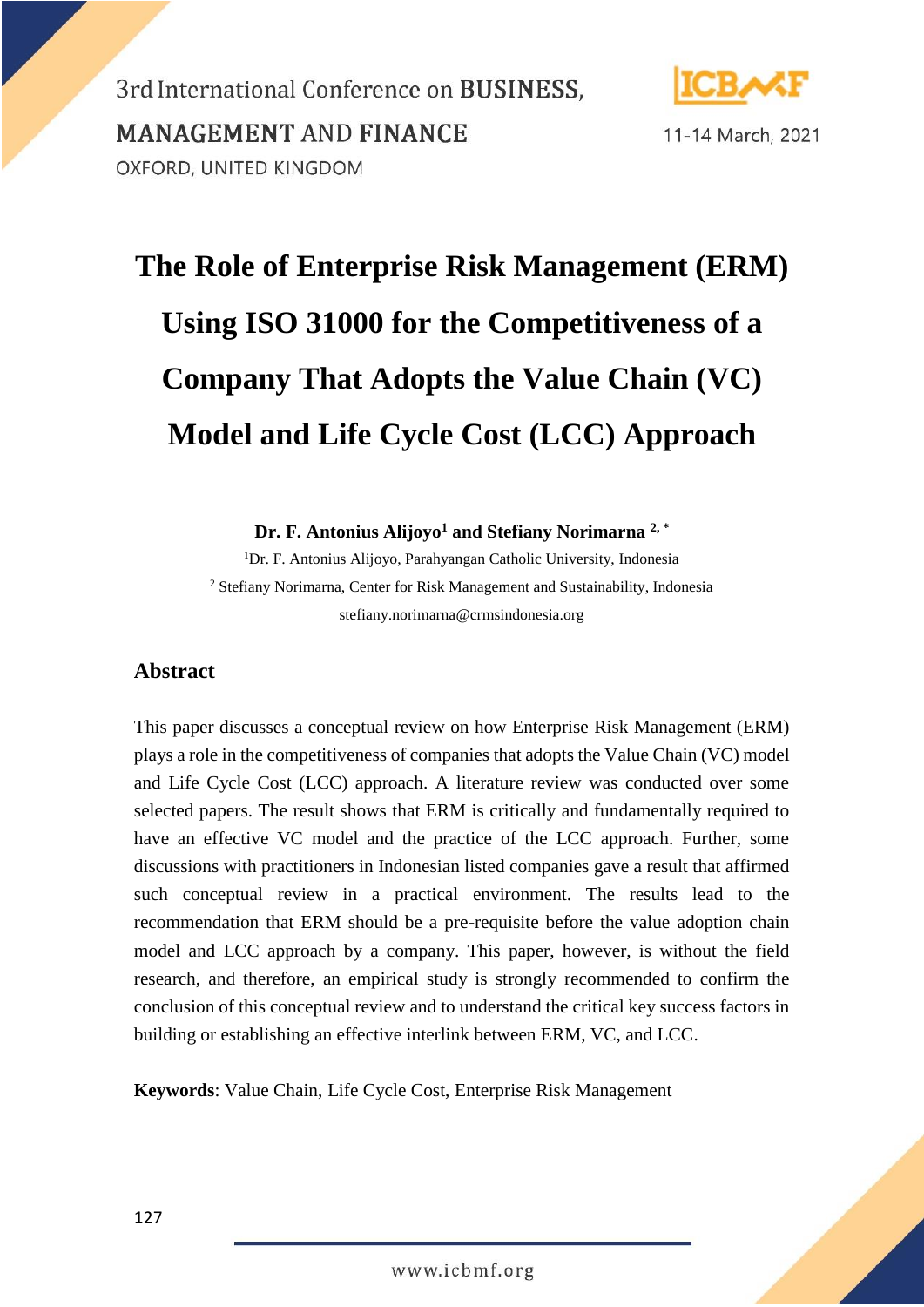

11-14 March, 2021

### **1. Introduction**

Companies need to ensure their business processes are integrated, efficient, and effective to create and protect the organization's value. In pursuing such an attempt, many companies adopt a value-chain (VC) model and life cycle costing (LCC) approach for their competitiveness.

A VC model is a business model that describes the full range of activities needed by an organization to create a product or service. Value chains encompass the full range of activities and services required to bring products or services from their conception to sale in their final market locally, nationally, internationally, or globally (Kumar & Rajeev, 2016).

A VC is a way to visually analyze a company's business activities to see how the company can create a competitive advantage for itself. The purpose of a VC analysis is to increase the effectiveness and the efficiency of an organization's business process so that a company can deliver maximum value for the least possible cost. The value chain mainly focuses on the market collaborating strategy, where it emphasizes the linkages between production and marketing activities of the products and services effectively and efficiently (Kumar & Rajeev, 2016). On the other hand, LCC is an important economic analysis used to select alternatives that impact both pending and future costs. It compares initial investment options and identifies the least cost alternatives for an asset over its lifespan.

However, implementing the VC model and LCC approach are conditioned by a series of important risks and deserve attention as they could destroy the organization's value chain. Therefore, companies seeking the VC model optimization and the LCC approach workability need to systematically address and manage their enterprise-wide risks through integrated and coordinated activities, known as ERM (Enterprise Risk Management). One of the most widely used ERM references is ISO 31000 as an international standard of Risk Management. It provides three pillars of ERM i.e., Principles, framework, and process of managing risks for an organization (ISO, 2018).

This paper is a review at the conceptual level on how the role of ERM implementation could help organizations for competitiveness through the VC model adoption and LCC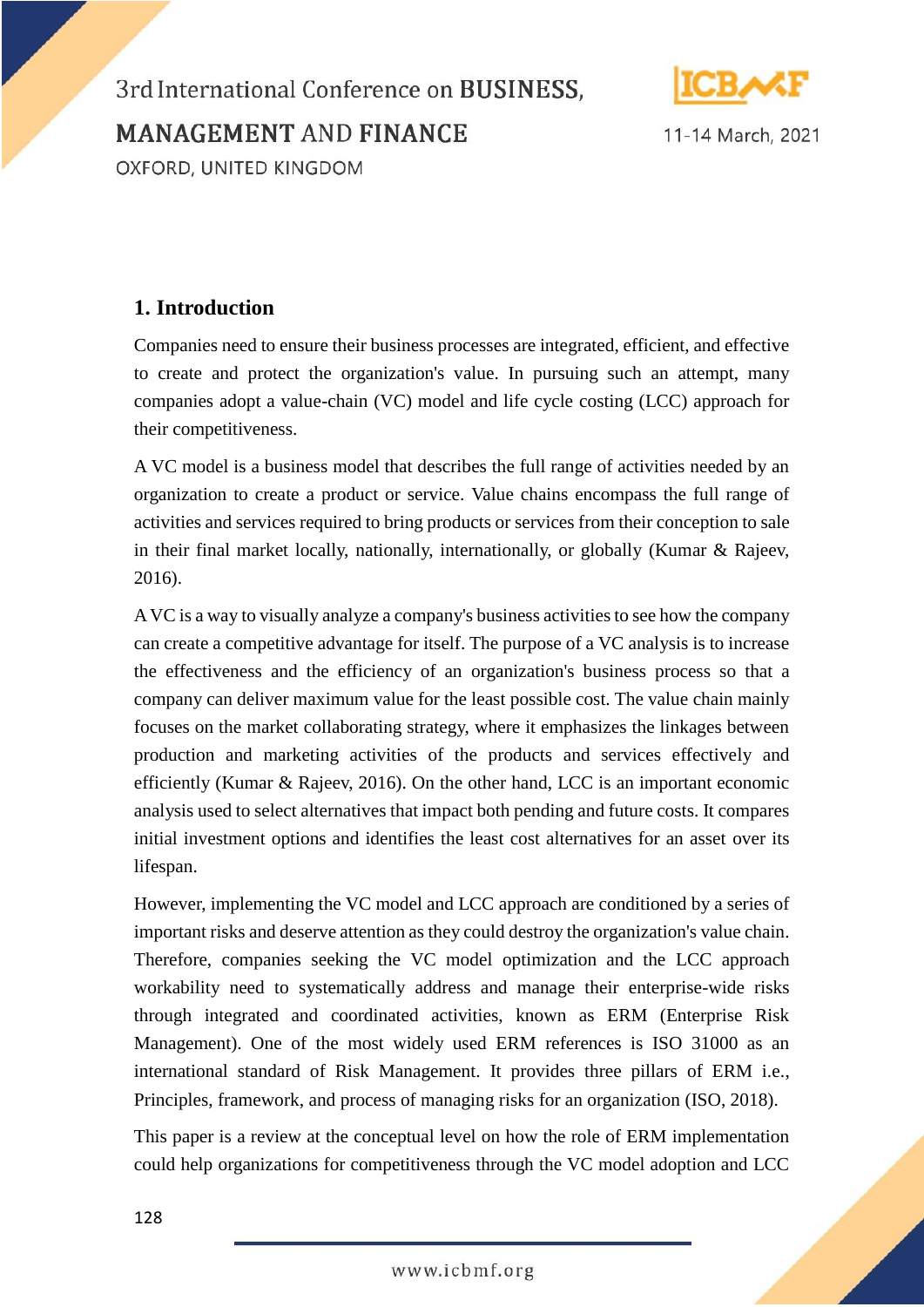# 3rd International Conference on BUSINESS, **MANAGEMENT AND FINANCE**



11-14 March, 2021

OXFORD, UNITED KINGDOM

approach, while affirmation from the practitioners is also gathered from several companies listed in Indonesia Stock Exchange (IDX).

### **2. Methodology**

The research is made through a literature review, supported by focused group discussions with some scholars and interviews with selected respondents who sit at senior management of corporations listed in IDX.

The literature review is conducted over some papers of relevant topics to understand the ERM key principles and the framework core elements and critical aspects of the risk management process. The review is extended to see the relationship between those principles, framework, and process of managing risks to the concept of the VC model and LCC approach. Subsequently, the interim result is used as the discussion platform with some scholars to map out and understand the relationship between them and the underlying concept of the VC model and LCC approach. To confirm the theoretical relationship between ERM, VC, and LCC, some interviews are conducted to obtain the viewpoints of practicing board and senior management of several corporations.

### **3. Literature review**

#### **3.1. Enterprise risk management (ERM)**

ERM is the leading approach to managing and optimizing risks, enabling a company to determine how much uncertainty and risk are acceptable to an organization. With a company-wide scope, ERM serves as a strategic analysis of risk throughout an organization, cutting across business units and department, and considering end-to-end processes. In adopting an ERM approach, companies gain the ability to align their risk appetite and tolerance with business strategy by identifying events that could leverage them to capitalize on the opportunities while managing its adverse effect and then developing an action plan to manage them (Alijoyo, 2020, p. 1).

A company could follow various ERM frameworks – all of which should define the essential components, suggest a common language, and provide clear ERM guidance. Besides, each implemented framework should also describe an approach for identifying, analyzing, responding to and monitoring risks and opportunities facing the enterprise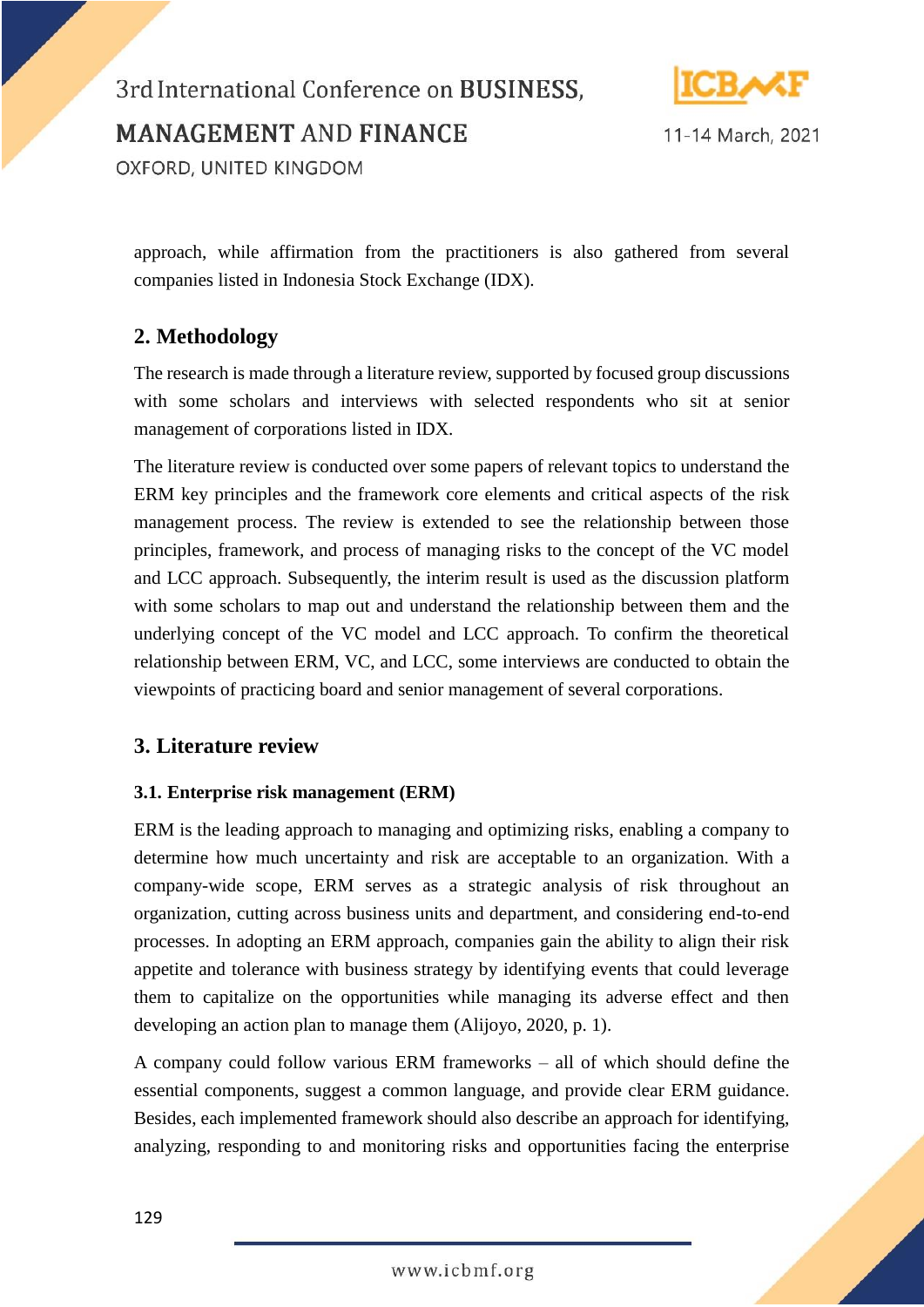

## 3rd International Conference on BUSINESS, **MANAGEMENT AND FINANCE** OXFORD, UNITED KINGDOM

(Alijoyo, 2020, p. 2). As further elaborated by Arena, Arnaboldi, & Azzone (2011), the role of ERM falls into two critical characteristics, namely (1) the characteristics of comprehensiveness that covers every different risk categories, and (2) the integration characteristics orienting on the ERM role that encompasses every line of business, functional areas, and its influence within a company. Within this context, ERM coexists within the corporate governance scope that covers the role of the company's internal audit, internal control, and financial reporting (Hoyt & Liebenberg, 2011; Spira & Page, 2003). By design, it enables the company to cope with its internal control issues and bring an added value to the firm and all of its stakeholders.

Among the more widely known frameworks and/or standards, the related ERM definitions that they promulgate are COSO ERM Framework (COSO) and ISO 31000 Risk Management Principles and Guidelines (ISO 31000).

#### **3.2. COSO ERM Framework (COSO)**

COSO (Committee of Sponsoring Organizations of the Treadway Commission) introduced the concept of Enterprise Risk Management Integrated Framework published in 2004 (COSO, 2004). It provided the ERM definition as follow "ERM is a process affected by an entity's board of directors, management and other personnel, applied in strategy setting and across the enterprise, designed to identify potential events that may affect the entity, and it manages risk to be within its risk appetite to provide reasonable assurance regarding the achievement of entity objectives". The definition reflects certain fundamental concepts whereby ERM is:

- A process, ongoing and flowing through an entity.
- Affected by people at every level of an organization.
- Applied in strategy setting.
- Applied across the enterprise, at every level and unit, and includes taking an entity- level portfolio view of risk.
- Designed to identify potential events that, if they occur, will affect the entity and manage risk within its risk appetite.
- Able to provide reasonable assurance to an entity's management and board of directors.
- Geared to the achievement of objectives in one or more separate but overlapping categories.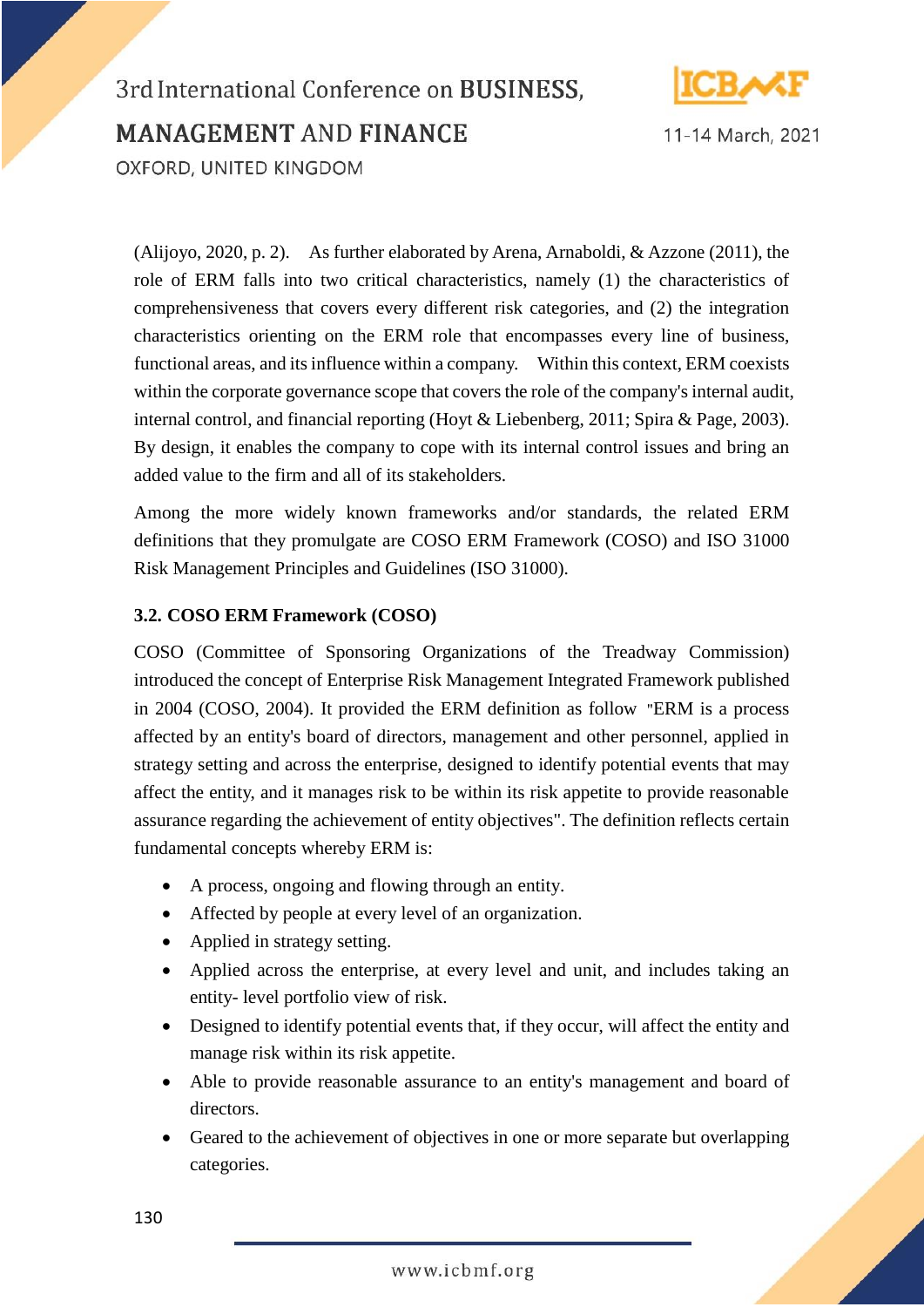

## 3rd International Conference on BUSINESS, **MANAGEMENT AND FINANCE** OXFORD, UNITED KINGDOM

This definition is purposefully broad. It captures key concepts fundamental to how companies and other organizations manage risk, providing a basis for application across organizations, industries, and sectors. It focuses directly on the objectives achievement established by a particular entity and provides a basis for defining enterprise risk management effectiveness. Further, in the latest COSO ERM Framework - Integrating with Strategy and Performance published in 2017 (COSO, 2017), it refers to the new focus that says "... enterprise risk management is not focused principally on preventing the erosion of value and minimizing risk to an acceptable level any longer. Rather, it is viewed as integral to strategy setting and the identification of opportunities to create and maintain value" (COSO, 2017).

COSO ERM framework has its own merits and legacy in the United States of America (USA) especially after the Sarbanes-Oxley Act was in effect. It originated from COSO Internal Control Framework published in 1992, which had been used widely throughout the world by many large organizations in managing their internal control framework. Some have seen the COSO ERM framework as the expansion of the COSO internal control framework, a thought that deserves on its standing especially from the accounting and auditing professionals' point of view.

As further explained by Lindberg & Seifert (2011), the ERM of COSO builds upon eight components that cover the four management process (i.e., strategic, operations, reporting, and compliance). As such, these eight components are (1) internal environments, (2) objective setting, (3) event identification, (4) risk assessment, (5) risk response, (6) control activities, (7) information and communication, and (8) monitoring. Therefore, the company's organizational level that spans from its subsidiary to the entity-wide of the company is taken into account under the COSO ERM. As a result, this aids the company to broaden its business knowledge and core strategies, build a healthy relationship between the company directors and the management executives, expand the company's knowledge on its organizational risks, and last but least, build a solid communication and facilitation capabilities of the company (Frigo & Anderson, 2011).

#### **3.3. ISO 31000 Risk Management - Guidelines (ISO 31000)**

ISO 31000 was published by the International Organization for Standardization (ISO). The initial version was issued in 2009, and the second version was published in 2018. It defines the risk management process as "coordinated activities to direct and control an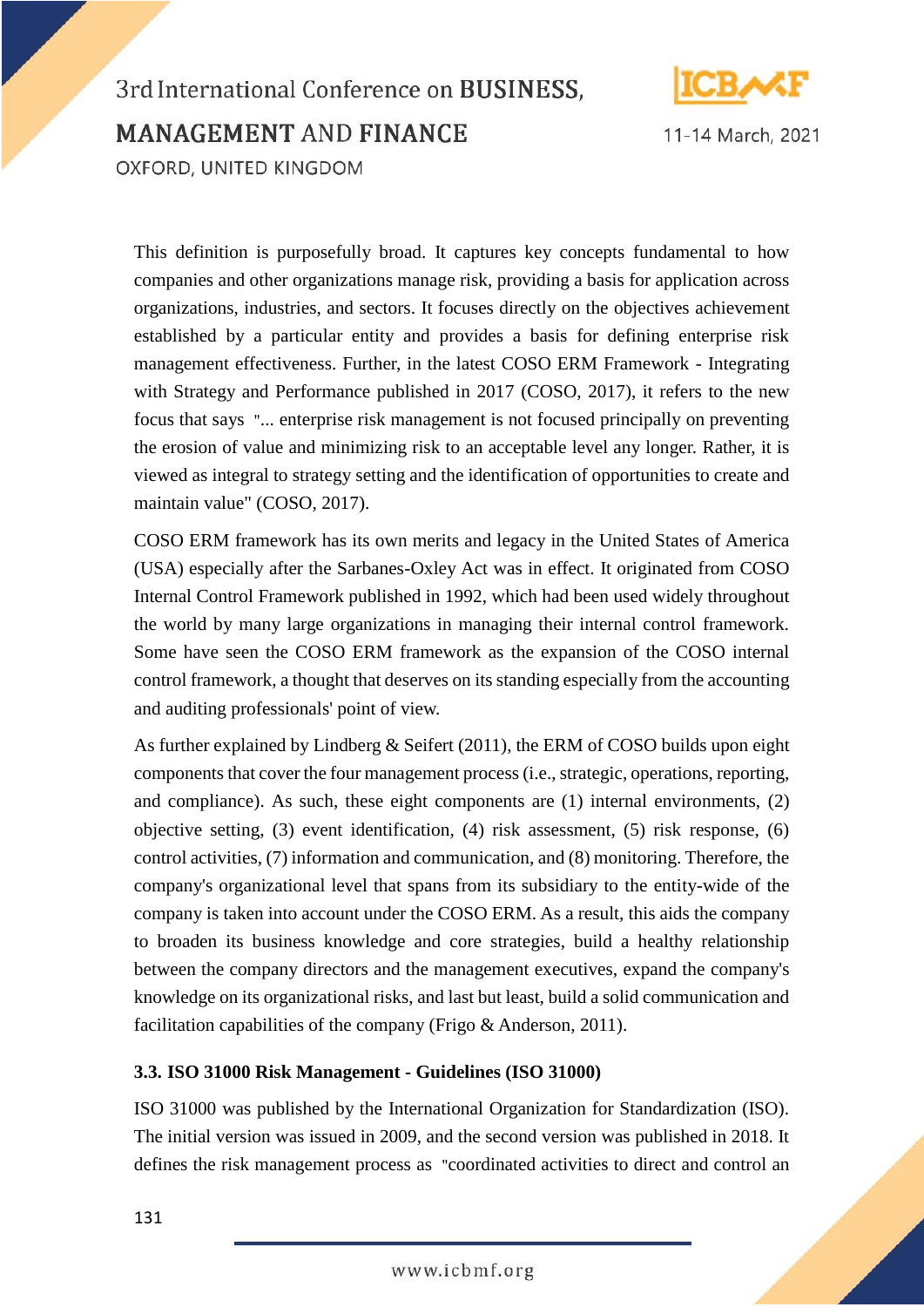

11-14 March, 2021

organization concerning risk". It also defines the risk management framework as "a set of components that provide the foundations and organizational arrangements for integrating, designing, implementing, evaluating, and improving risk management throughout the organization" (ISO, 2018).

ISO 31000 as an International Standard, gains a very wide acceptance in many countries and large corporations (Alijoyo, 2020, p. 4) as it is practical and business-oriented. It consists of three components: the principles, framework, and process of managing risks. Therefore, ISO 31000 captures ERM as an integrated way of managing risk rather than simply a framework of ERM.

ISO 31000 further states that risk is the effect of uncertainty on objectives. Managing risk is therefore dealing with the effect of such uncertainty hence increasing the likelihood of the company achieving its objective. Purdy (2010) states that managing risks orients on the optimization process gravitates in increasing the likelihood of realizing and fulfilling the company's objectives. This statement is in line with the core principle of ISO 31000 i.e. create and protect value.

Furthermore, its universal characteristics make them applicable for any type of organization, public or private, large-size corporations or small-size corporations. And yet, it is built not from the drive of being compliant to certain regulations, but more on addressing the uncertainty of business challenges and how to deal with them (Alijoyo, 2020, p. 4). Some have seen ISO 31000 is developed from the AUS/NZS 4360 Risk Management Standard originating from Australia, especially in the part of 'risk management processes. It is true, but ISO 31000 is much more comprehensive, systematic, and universal. Also, Dali & Lajtha (2012) enforced the benefits of the simplicity of implementing the ISO 31000 framework within the company and the robustness of the framework, which stated that ISO risk management process is made under the context of elaboration rather than strictness. Hence, the ISO 31000 has its advantages in comparison to the other risk management standard.

Below is the architecture of ISO 31000 which describes its three elements: principles, framework, and process of risk management. Those three elements would be further explored regarding its relationship with the VC model and LCC approach.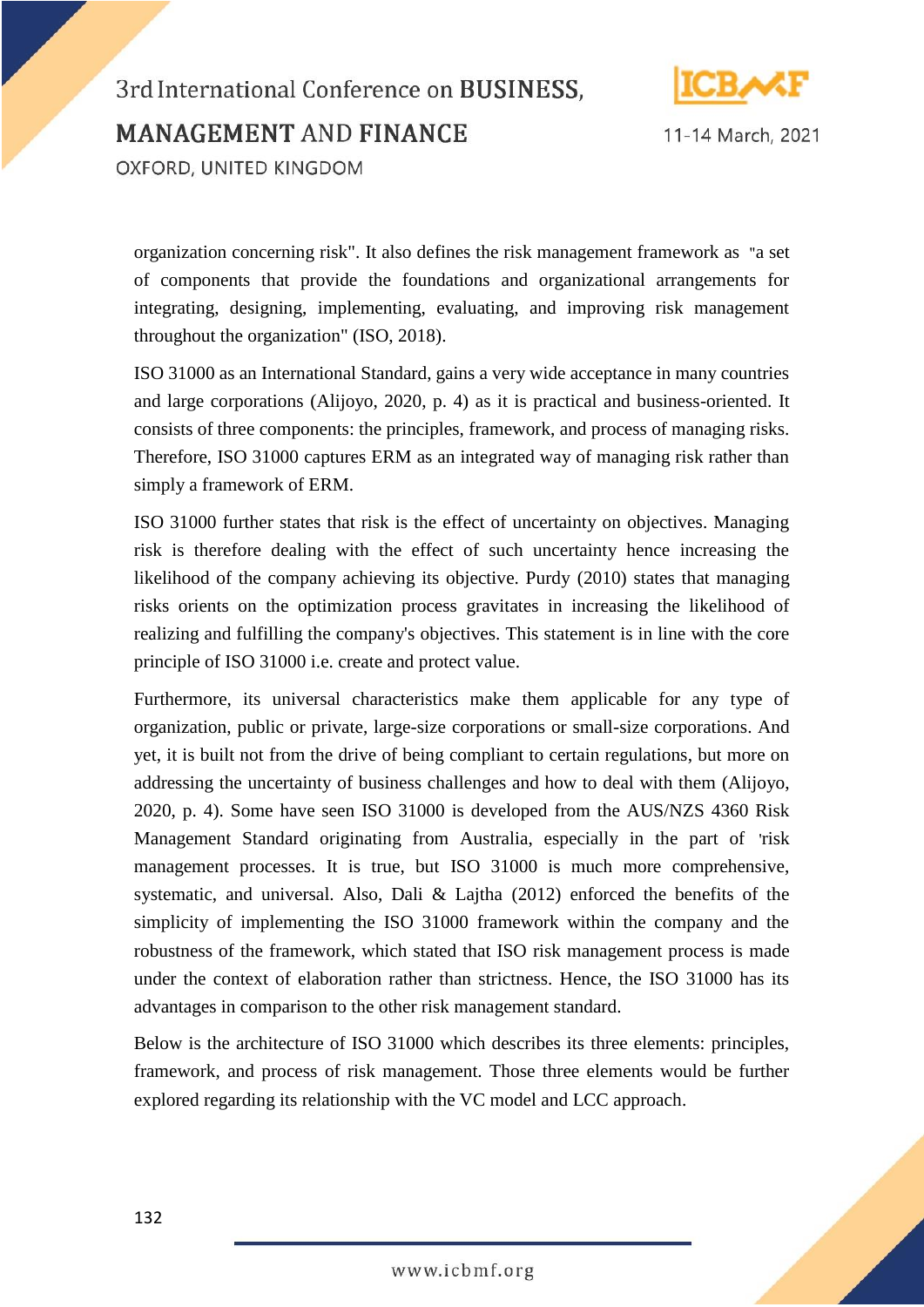3rd International Conference on BUSINESS, **MANAGEMENT AND FINANCE** 



11-14 March, 2021

OXFORD, UNITED KINGDOM



*Figure 1. The architecture of ISO 31000 Standard*

The architecture starts with the core principle and eight underlying inter-related principles as the foundation for the organization. This will create and protect the organizational value through building leadership and commitment to implement organization-wide risk management, known as enterprise risk management or ERM. The leadership and commitment role is required to construct the effectiveness of the organization's risk management framework. A committed leader could help the company integrate, design, implement, evaluate, and improve the risk management framework.

Once the framework for managing risk has been determined and exercised appropriately, the process for managing risk could be carried out through several steps. It starts from communication and consultation with the stakeholders, establishing the scope, context, and criteria of risk assessment as well as risk treatment, monitoring and review, and recording and reporting.

*Source: ISO 31000:2018*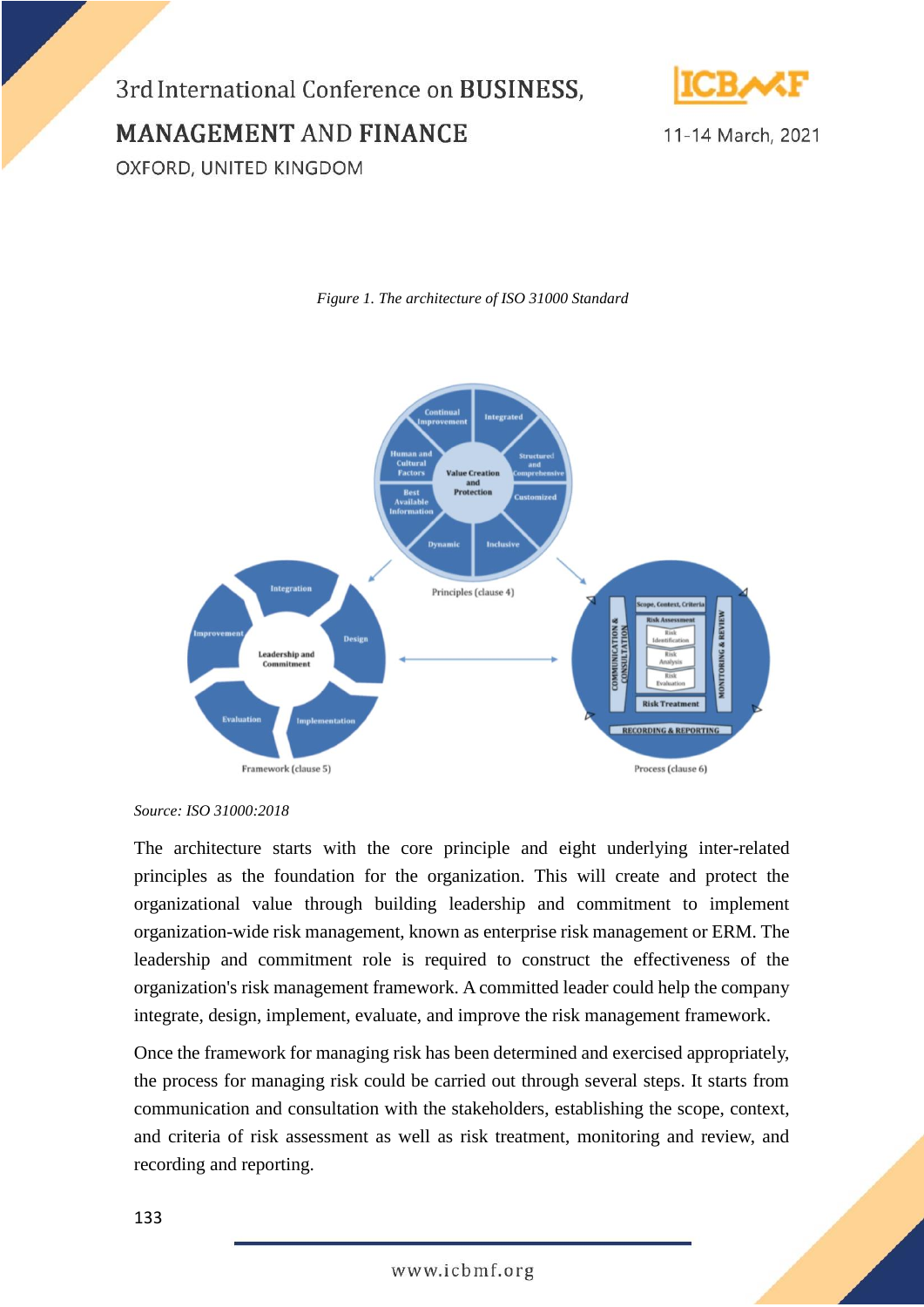

## 3rd International Conference on BUSINESS, **MANAGEMENT AND FINANCE** OXFORD, UNITED KINGDOM

#### **3.4. Value Chain (VC) and Enterprise Risk Management (ERM)**

Michael Porter was the first person who introduced the term "Value Chain" (VC) in his book Competitive advantage: Creating and Sustaining Superior Performance (Porter, 1998). He defines it as a representation of a firm's value-adding activities, based on its pricing strategy and cost structure. The ability of any firm to understand its capabilities and the customer needs is crucial for a competitive strategy to be successful. Since its introduction, VC is used throughout the world for nearly 30 years.

VC model is a powerful tool for disaggregating a company into its strategically relevant activities to focus on competitive advantage sources, that is, the specific activities that result in higher prices or lower costs. A company's value chain is typically part of a larger value system that includes companies either upstream (suppliers) or downstream (distribution channels), or both. This perspective about how value is created forces managers to consider and see each activity not just as a cost, but a step that has to add some value increment to the finished product or service (Porter, 1998).

The first steps in conducting the value chain analysis are breaking down the key activities involved in the framework. The next steps are to assess the potential for adding value through the means of cost advantage or differentiation. Finally, the analyst needs to determine the strategies that focus on those activities to enable the company to attain sustainable competitive advantages (Kumar & Rajeev, 2016).

The profitability of a firm depends on how effectively it manages the various activities in the value chain; the price that the customer is willing to pay for the company products and services exceeds the relative cost of the value chain activities. Value chains encompass the full range of activities and services required to bring products or services from their conception to sale in their final market locally, nationally, internationally, or globally. The value chain includes producers, inputs suppliers, operations, processors, retailers, and buyers (Kumar & Rajeev, 2016).

The value chain mainly focuses on the market collaborating strategy, where it emphasized the linkages between productions, marketing, etc., activities of the products and services effectively and efficiently. Vertical alignment is also an important aspect where companies connect one end of the primary activities up to the last end of the supportive activities, at each stage of the products which increases value (Kumar & Rajeev, 2016). Therefore, to enable organizations to apply the Value-Chain model, they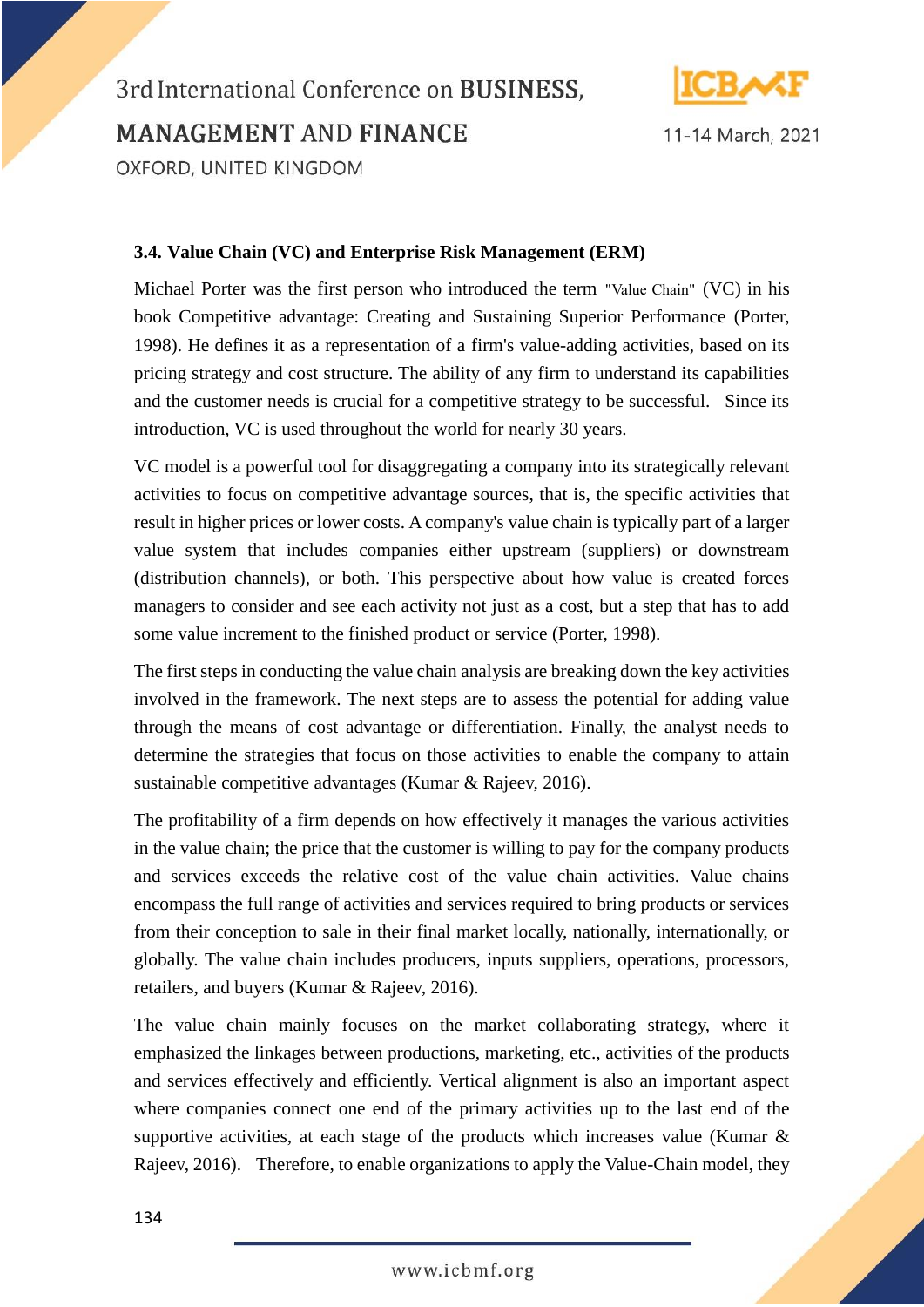

11-14 March, 2021

need to understand the demand dynamic on one hand and the cost-behavior on the other hand.

The demand dynamic is reciprocally linked to the value creation perceived by the customer, not only from the end product or services provided by the organization but also from the business processes series that produce customers' experiences. O'Donnell (2005), the critical performance factor of a company's value creation is information. In this case, it is about the information regarding the customers' demand for the company's product and how it affects the company's business process. Since the demand dynamic contains uncertainties, it consequently brings some potential risks for the organization in achieving its objectives of value creation.

While the generations naturally influence the demand dynamic, it is also shaped out tremendously by the revolutionary effect of Information and Communication Technology (ICT) advancement. As a result, younger generations - the future market, - bring different value metrics that are more sensitive to the process experiences rather than just to the goods or services pricing they consume. Furthermore, any business process that indirectly or directly impacts either positively or negatively on their experiences will affect the value perceived by them. Following this context, in establishing a data-driven company that incorporates ICT within its value creation, it needs to enhance its risk governance structure that involves the customers' information along with the company's due diligence process (Boyson, 2014). Accordingly, the value creation through ICT is not only limited to delivering value to the customers through the company's services and product but also includes the information of the company's customers security since the information technology risk degree and the cyber security needs are increasing with the advancement of technology that has taken place.

Therefore, it is a challenge for the organization to capture the dynamic of their future demand and assure their business processes catch up to the expected value perception pinpoint through customer experiences created. The value generated through the value chain is not only measured by currency but also by perception. For instance, if our organization uses a third party to deliver our product, then the third party's reputation should be considered whether it adds value or otherwise. If their reputation is good, an organization could expect a positive value creation and vice versa if their reputation is bad.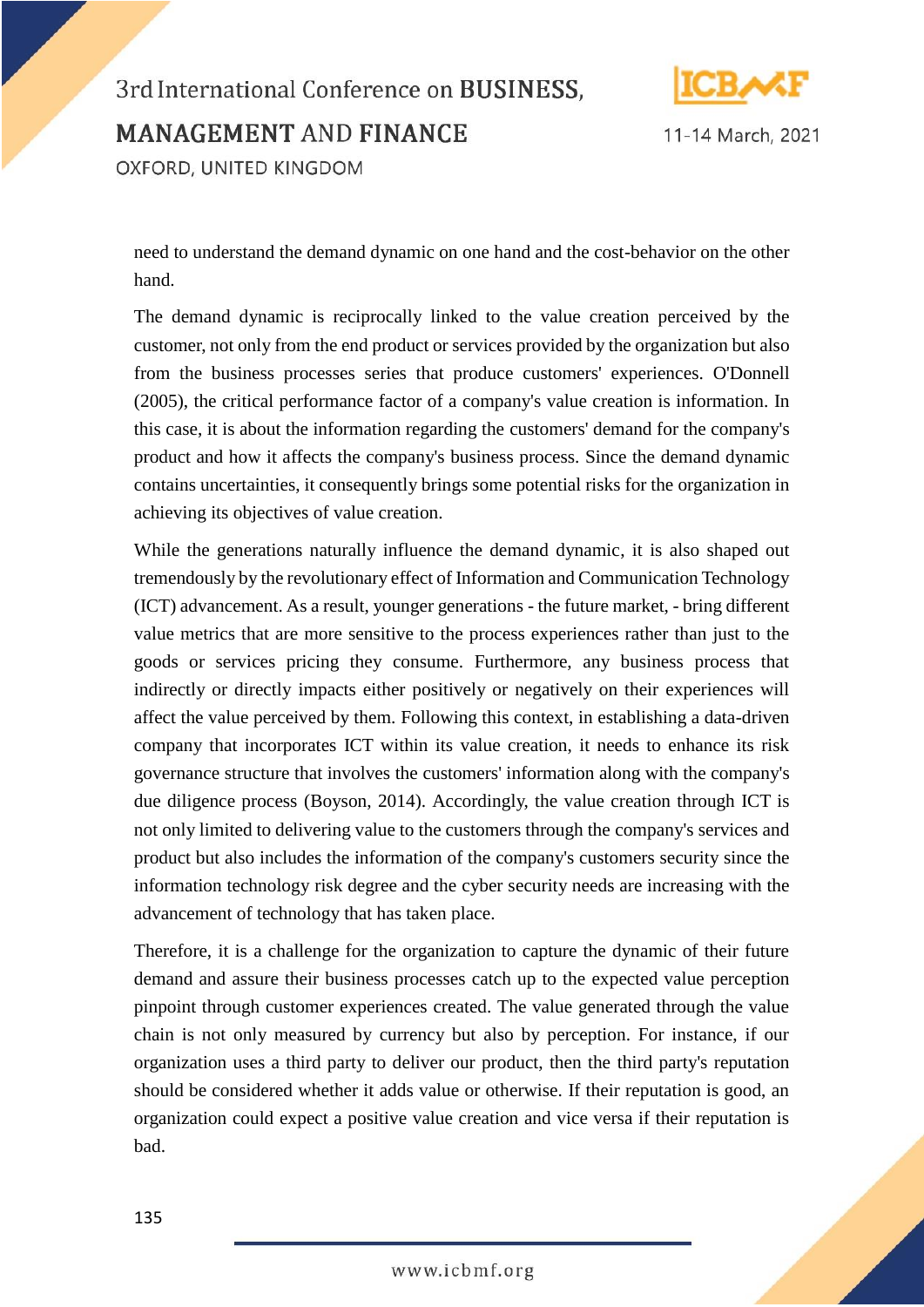

# 3rd International Conference on BUSINESS, **MANAGEMENT AND FINANCE** OXFORD, UNITED KINGDOM

The value chain model's design and execution need to address any effect of uncertainty on the respective business process objectives. By definition, risk (ISO 31000) is the uncertainty effect on the objectives, and therefore, an organization should address, identify, analyze, evaluate, and treat the risks if necessary to maintain them at a manageable level in achieving those objectives. Trends such as outsourcing, far sourcing, offshoring, just-in-time production, and consumer-driven production have increased the supply chains complexity. Complexity increases uncertainty and raises risk exposure. Increased risk exposure is also the consequence of increasing demand volatility, unprecedented technological changes, and globalization of production, making supply chains more susceptible to changing environmental and political contexts in different countries. With multiple actors, processes, products, linkages, and locations, the presence of risk factors is an inherent element of supply chain operations (Calatayud, 2017).

The organization also needs to conduct a risk management process referred to by ISO 31000 as "coordinated activities to direct and control an organization with regard to risk" (ISO 31000). The standard also defines the risk management framework as "a set of components that provide the foundations and organizational arrangements for integrating, designing, implementing, evaluating, and improving risk management throughout the organization".

Therefore, by implementing ERM based on ISO 31000, the organization would be able to define their risk context from the strategic objectives level of their value chain model down to the operational objectives that consist of their core business processes' objectives and the supporting business processes. Once the context has been established, they could build the risk management framework and process accordingly. Although risk management will not provide any guarantee of success, it would increase the probability for the organization to achieve their objectives, hence their success. If their objectives are about to increase their competitiveness, then risk management becomes fundamental and critical as it would increase the probability of success to gain competitiveness.

#### **3.5. Life Cycle Cost (LCC) and Enterprise Risk Management**

Although life cycle costing (LCC) is well-established in theory and practice, little is known about the conditions of its adoption and its impact on the achievement of costmanagement goals. The paper discusses the Life Cycle Costing (LCC) advantages and disadvantages and the challenges of implementation, requiring the role and support of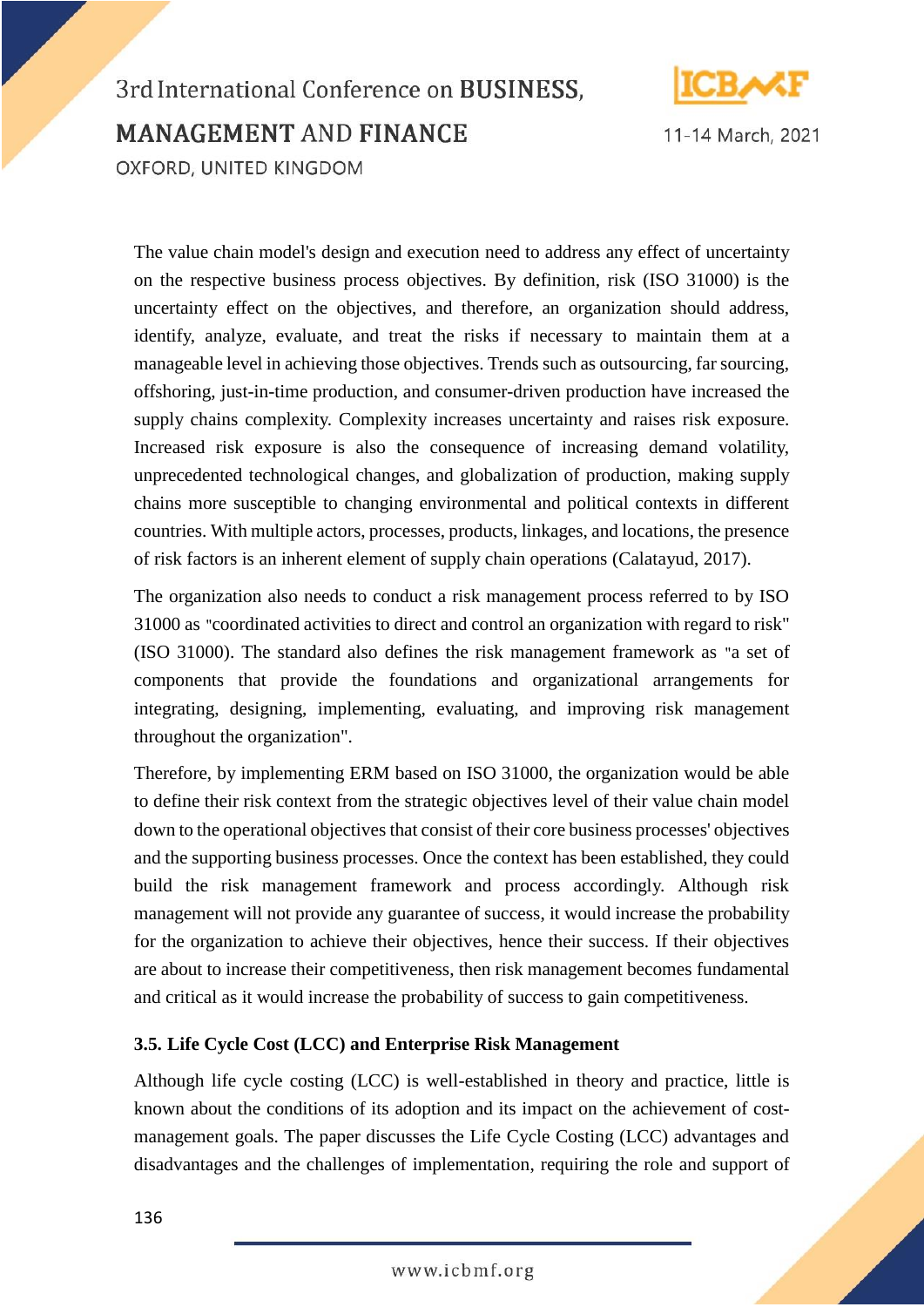

11-14 March, 2021

enterprise risk management (ERM).

Life Cycle Costing is the costing method that includes all costs over product life cycle to estimate the total product revenue and costs in life span to make a decision. The company wants to make a profit in the long term, not only one or two years, so tracking each product's profit is very important. Life cycle costing will calculate the costs and revenue per product lifespan, so the top management can make a precise decision to ensure its long-term profit. The cost will include everything from research and development (R&D) production and discontinuing production. Naturally, As shown in the research conducted by Korpi & Ala-Risku (2008), the purpose of LCC is oriented on the trade-offs between the company's product and designs, which specifically for the aim of comparison and optimization. Therefore, it can be said that there are some differences in the purpose of LCC due to various types of industries and the company itself.

Below is the illustration of a product life cycle graph as the base to figure out the revenue and its cost behavior.



*Figure 1. Product life cycle*

*Source: https://accountinguide.com/life-cycle-costing/*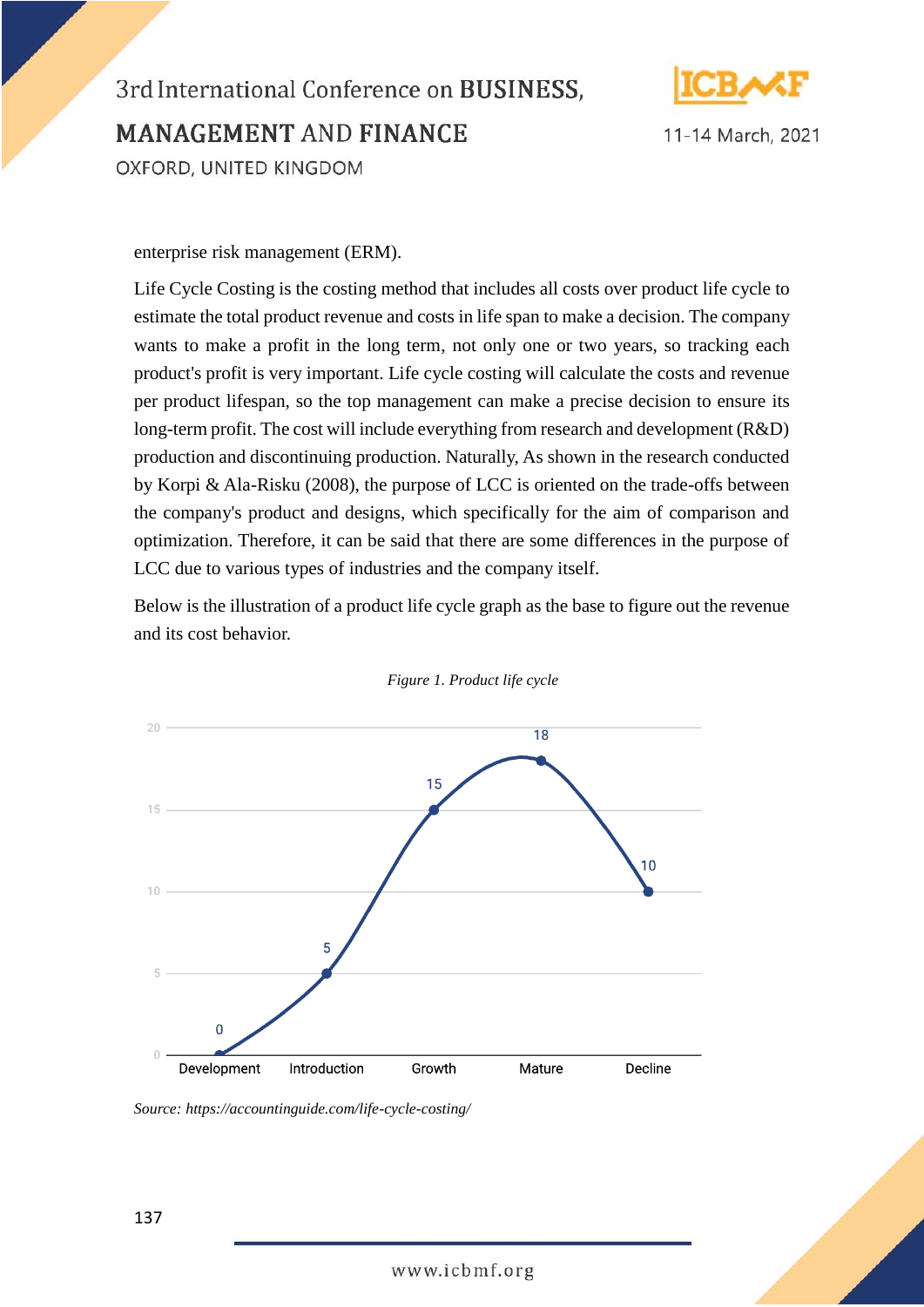



**Development**: The stage when the company tries to do market research on a new product to know customer needs, their requirements, and competitor product's features. At this stage, there is not any revenue yet, only the cost that incurs.

**Introduction**: The stage when the company launched the new product into the market. There will be a huge marketing campaign to promote and advertise to the target customer. It may be some revenue with very high marketing expenses during this time.

**Growth**: The stage when the sale will start to increase and the marketing expenses will begin to decrease as the customers already aware of the company's product. It is the time that a sale starts to generate, and the product begins to make a profit.

**Mature**: The stage when the demand for the product will stop increasing and reaching its peak period. It is a time when most sales are made, the most profitable period. The company will try to extend this period as long as possible to maximize the profit.

**Decline**: Sooner or later, the demand will decline as the features are outdated, new substitute products, or a better choice from the competitors. The profit will start to decrease, or it stops completely. The company has to decide to keep or stop production.

The company uses LC costing as early as possible, i.e. in the design stage when we decide to start the design of this new product or not. LCC captures costs that occur not only during the manufacturing stage but also in earlier and/or later stages of a product's life cycle. Because these costs are relevant to decisions that are made from an ex-ante perspective, firms are well-advised to consider them at an early stage (Knauer & Möslang, 2018).

Most figures are the budget that the company receives from various sources such as market research, experience, and industry information. In this stage, it is the time when management has to decide to make this product or not. The management may have a few products to select for investment. Therefore, they choose the highest profitable product. Looking at the full life product helps us see the full picture rather than one or two year profit which could be misleading. As such within the context of estimating the company's LCC, Asiedu & Gu (1998) explained that the reasons to consider are  $(1)$  determining the most efficient design in regards to the cost design in comparison to the set of available alternatives, (2) determining the cost of the design itself in regards to the budgetary purposes, and finally, (3) identifying the cost drivers for the changes in the design and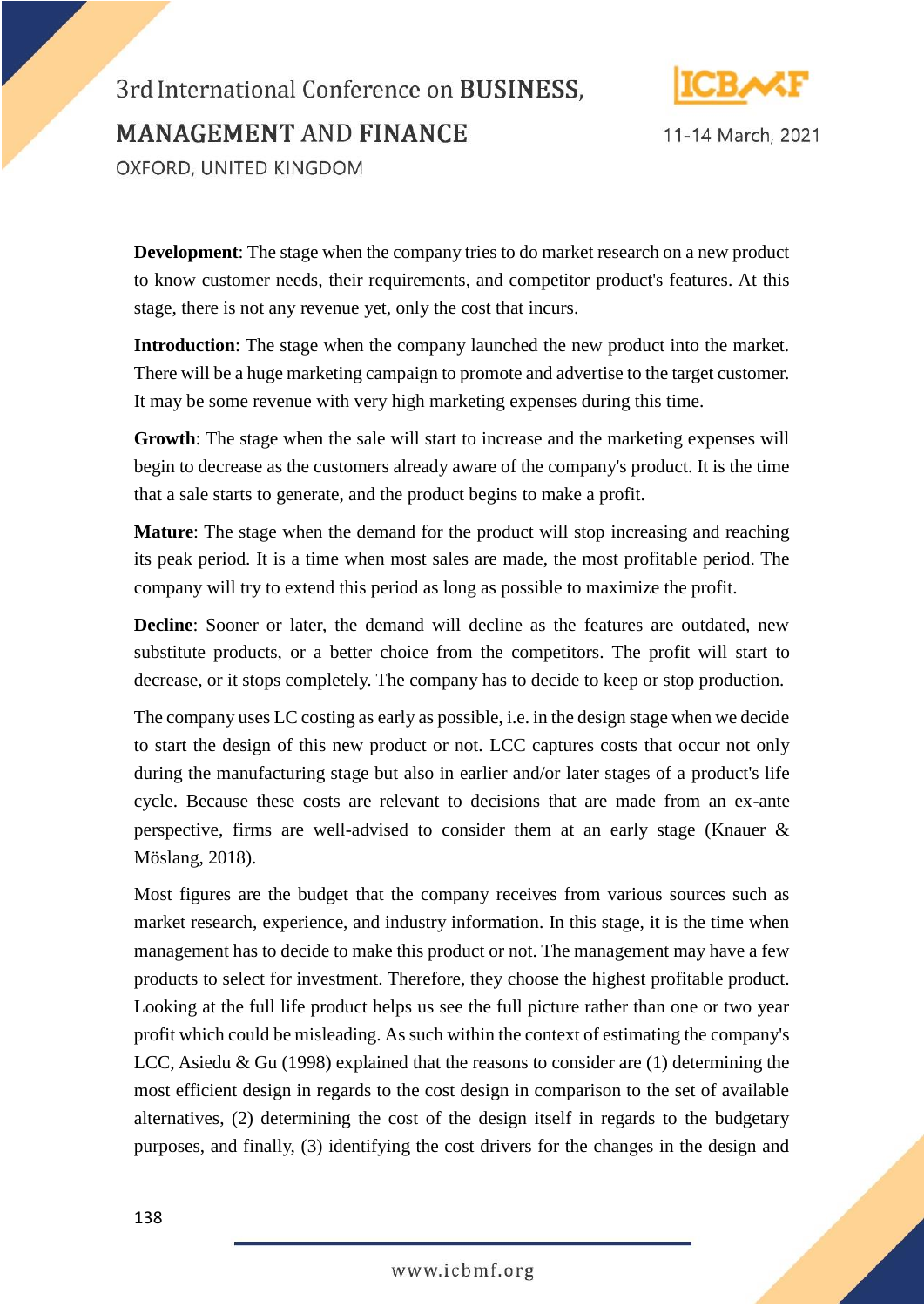

11-14 March, 2021

optimization purposes.

It is clear that there are some advantages (i.e., Table 1) of the use of LCC for companies; however, there are also some disadvantages (i.e., Table 2) whereby the company needs to deal with the associated risks of such disadvantages.

| The Advantages<br>of life cycle<br>costing | Description                                                                                                                                                                                                                                                                                                                                                                                                  |
|--------------------------------------------|--------------------------------------------------------------------------------------------------------------------------------------------------------------------------------------------------------------------------------------------------------------------------------------------------------------------------------------------------------------------------------------------------------------|
| Full budget over<br>the product life       | Management will be able to look at the full budget, which covers<br>the lifetime of the product; all expenses and revenues are<br>included.                                                                                                                                                                                                                                                                  |
| More accurate<br>cost per unit             | While all the expenses since R&D up to the restoring cost include<br>in the product, the profit per product will be more realistic than<br>the traditional method.                                                                                                                                                                                                                                           |
| Select the highest<br>profitable product   | Life cycle costing will enable the company to select the most<br>profitable product to be made. It will help to maximize<br>shareholder wealth as well as management performance.<br>It also<br>enables comparison from one product to another. The comparison<br>annual profit is not enough because it ignores the R&D cost as<br>well as the contingent cost that will occur after product life.          |
| Redesign the<br>product                    | Management may want to decrease the product cost when the life<br>profit is too low. We can as the engineer to redesign the product<br>by withdrawing some features to reduce cost. We can do this in<br>the early stage when products are not mass-produced. On the<br>other hand, management may redesign the product by adding new<br>features to extend the product life, which will maximize the profit |

*Table 1. Advantages of life cycle costing*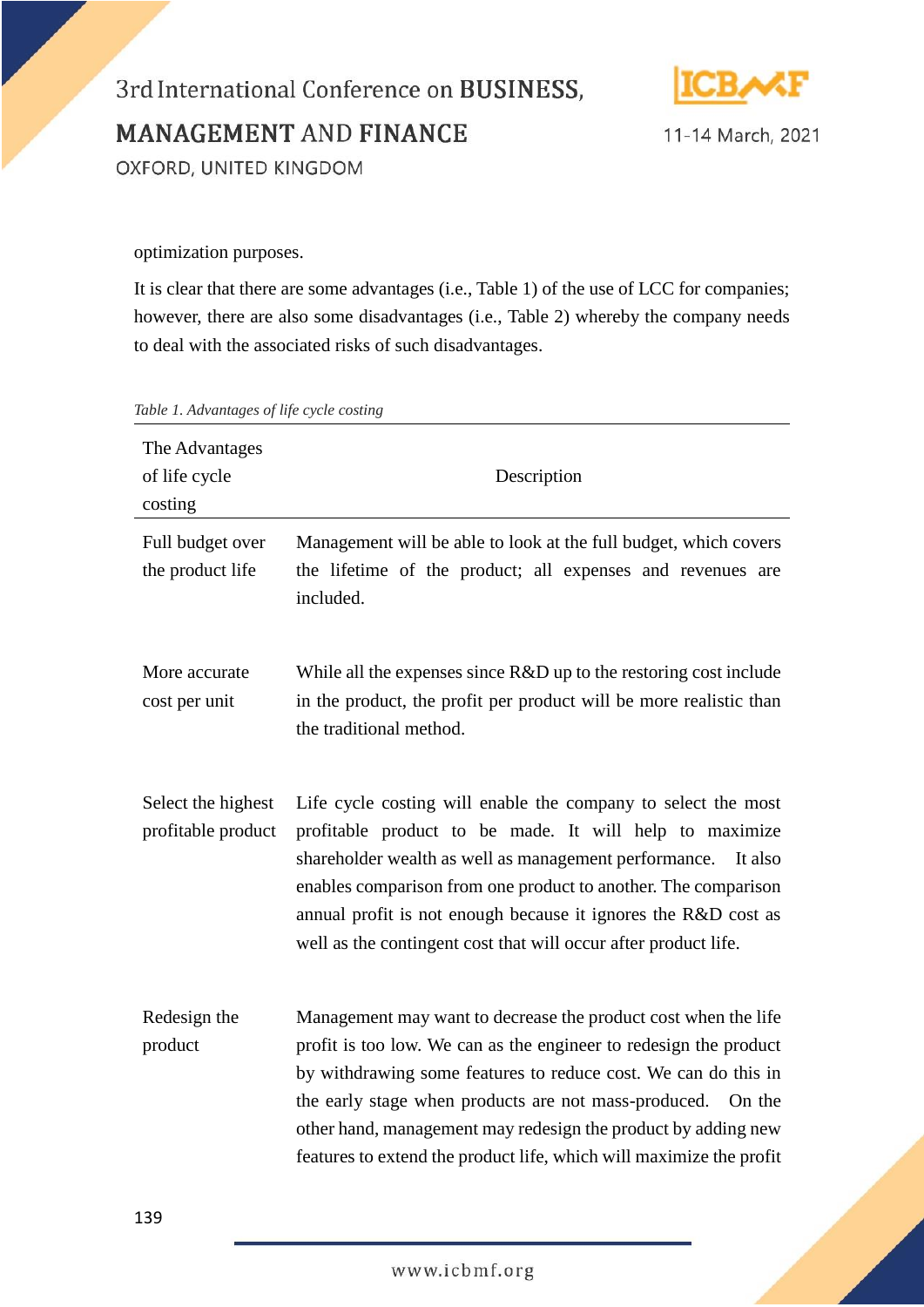### 3rd International Conference on BUSINESS,



**MANAGEMENT AND FINANCE** 

11-14 March, 2021

OXFORD, UNITED KINGDOM

| The Advantages<br>of life cycle<br>costing   | Description                                                                                                                                                                                                                                                                        |  |
|----------------------------------------------|------------------------------------------------------------------------------------------------------------------------------------------------------------------------------------------------------------------------------------------------------------------------------------|--|
|                                              | as well.                                                                                                                                                                                                                                                                           |  |
|                                              |                                                                                                                                                                                                                                                                                    |  |
| Encourage                                    | This method will enable the management to focus on the long-                                                                                                                                                                                                                       |  |
| management to                                | term future of the company rather than meet short term targets and                                                                                                                                                                                                                 |  |
| have a long-term                             | get high bonuses.                                                                                                                                                                                                                                                                  |  |
| view                                         |                                                                                                                                                                                                                                                                                    |  |
| Involve the<br>contingency<br>liability      | Contingency liability is most likely to ignore by other methods<br>beside the life cycle costing. It is a massive expense for the<br>company. We are responsible for restoring the original state of the<br>environment.<br>Source: https://accountinguide.com/life-cycle-costing/ |  |
|                                              |                                                                                                                                                                                                                                                                                    |  |
| Table 2. Disadvantages of life cycle costing |                                                                                                                                                                                                                                                                                    |  |
| $\sim$                                       |                                                                                                                                                                                                                                                                                    |  |

| The<br>disadvantages of<br>life cycle costing | Description                                                                                                                                                                                                                                                              |
|-----------------------------------------------|--------------------------------------------------------------------------------------------------------------------------------------------------------------------------------------------------------------------------------------------------------------------------|
| Estimate only                                 | This method relies heavily on the estimation of revenue that<br>receives from market research and past experience. If something<br>is wrong with this sale figure, the whole system will not work.<br>The product will decrease profit or even make lost to the company. |
| Not flexible when<br>market change            | The life cycle expects the market to be precisely the same as our<br>product to develop, produce, and sell to the market. But<br>everything changes from time to time, and it will impact our<br>productive life.                                                        |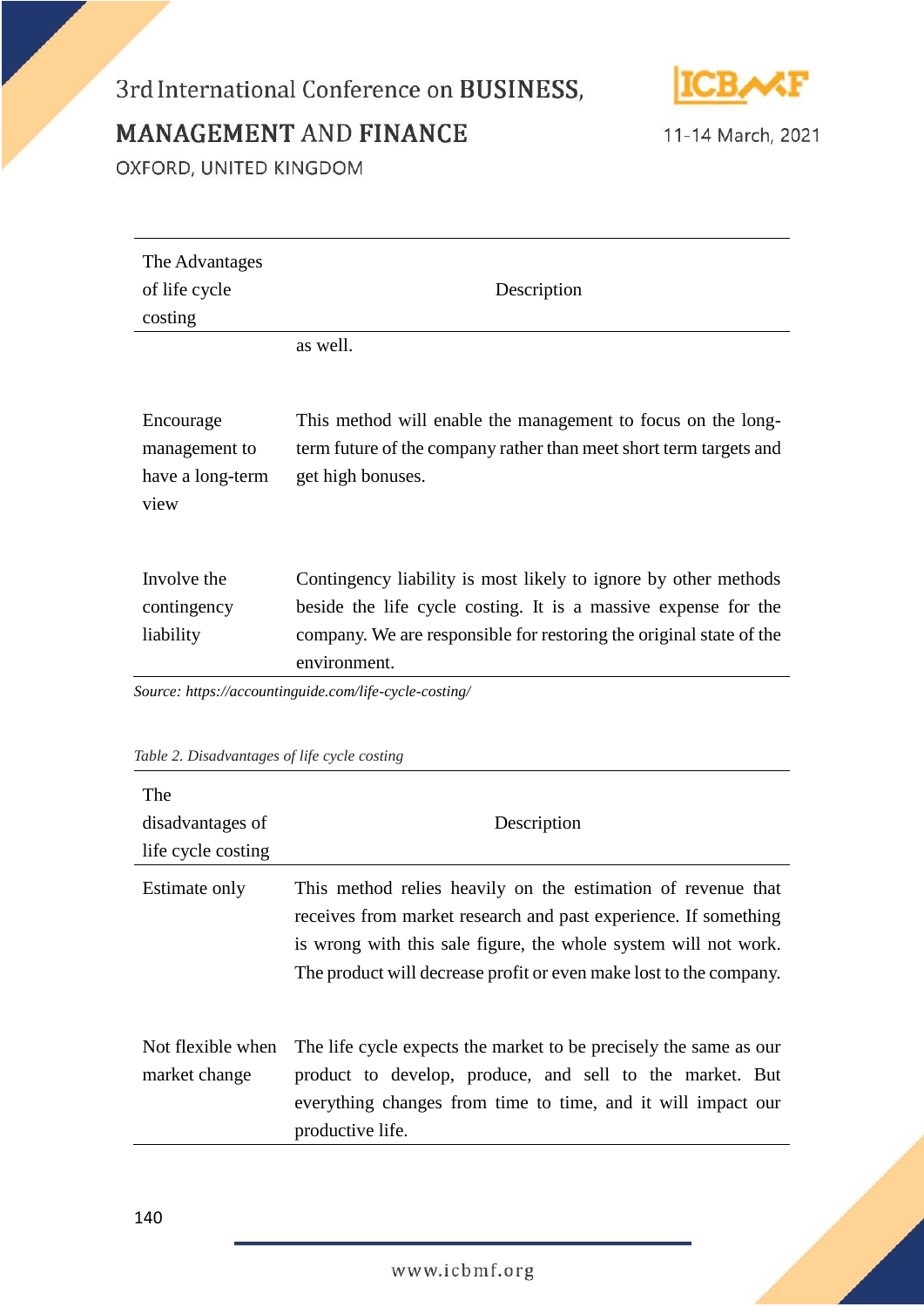### 3rd International Conference on BUSINESS,



11-14 March, 2021

**MANAGEMENT AND FINANCE** 

OXFORD, UNITED KINGDOM

| The                |                                                               |
|--------------------|---------------------------------------------------------------|
| disadvantages of   | Description                                                   |
| life cycle costing |                                                               |
|                    | Due to the trend customers may need different products by the |

Due to the trend, customers may need different products by the time we reach the market. Our product may be shorter as the competitor keeps inject a similar or better product into the market. With all these changes, the actual situation will be different from our expectations, and it will impact our strategic plan.

*Source: https://accountinguide.com/life-cycle-costing/*

If we look at the market today, the disruption to the existing practices has made many assumptions and estimates of companies dull, and the sudden or twisted changes of the market make the company's product obsolete much faster than estimated. As a result, despite the advantages of LCC, a company must have some indicators that help them understand the market dynamic better and its impact on their assumptions. These indicators, named KRI - Key Risk Indicators, enable an organization to take decisions and actions to put the company's on track before the risk become a problem or mitigate the problem when it occurs. Such KRI's effectiveness will only be possible to reach if the company applies enterprise risk management thoroughly as KRI is an output of the right risk management process and could be used as leading indicators for a company to respond.

Without proper risk management, the LCC will not be useful in the time of many uncertainties and risks, and therefore, it becomes crucial and fundamental to have ERM implemented thoroughly.

### **4. Results and Discussion**

The literature review results in the ERM to be critically and fundamentally required to have a VC model effective, and likewise to the practice of LCC approach. This result is brought into an online-focused group discussion (FGD) where many post-doctoral accounting background scholars gather at a webinar titled "Value Chain, Life Cycle Cost, GCG for competitiveness". In parallel, a similar result is also used as a reference in interviewing practitioners in Indonesian listed companies.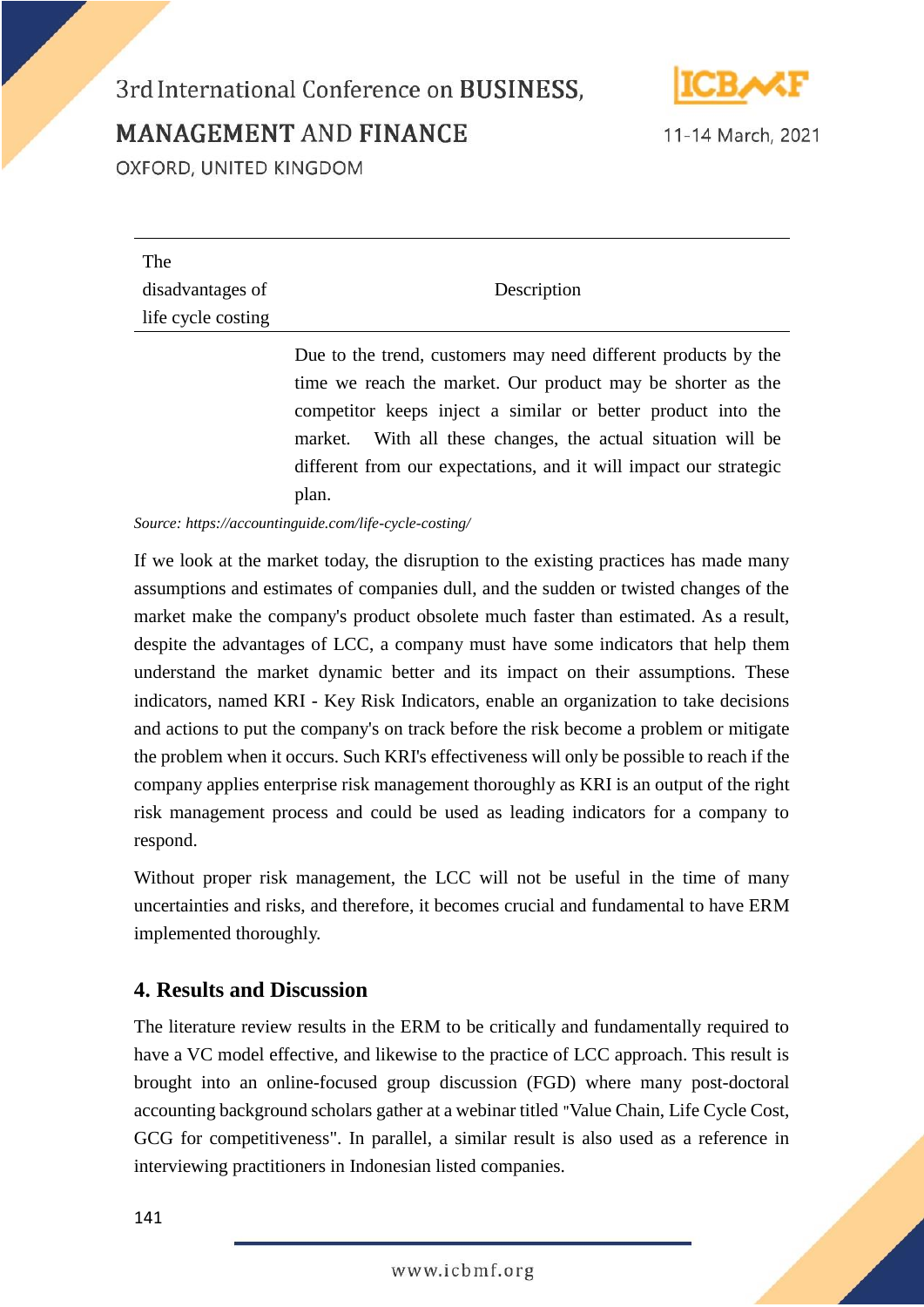

3rd International Conference on BUSINESS. **MANAGEMENT AND FINANCE** OXFORD, UNITED KINGDOM

The focused group discussion put a high recognition and appreciation on the VC model and gave merits to the LCC approach. All participants positively support and clearly state that the VC model and LCC approach will not be fully realized if risk management is not in place. They also emphasized that under today's dynamic environment where uncertainties and volatilities are rising, enterprise risk management's role becomes more and very crucial to the success of an organization's strategy, including pricing strategy through VC model and managing cost through LCC approach.

These viewpoints of FGD are supported by the comments and thoughts of practicing senior management from various industries among other banking, insurance, manufacturing, infrastructure, and energy utilities. Around 20 listed firms of the Indonesia Stock Exchange (IDX) contributed their views and opinions, represented by their executive directors and/or corporate secretaries.

Some of them shared their experience forward whereby they must put risk assessment, i.e., risk identification, analysis, and Evaluation at any stage of LCC from development, introduction, growth, mature, and decline. They also emphasized further that the whole risk management processes as the ultimate objective of the VC model and LCC approach align with the ERM's i.e. Value Creation and Protection.

Below are six questions posed in the focused group discussion of more than 25 scholars and interviews with a senior executive of 20 listed corporations. Each question is presented together with its summarized respective answers from the interviewee who supports and positively affirms the result of the literature review and FGD.

#### **4.1. Results and Discussion of Question 1**

*Question 1: In order to gain or sustain the competitiveness of the company, what is the current business model or approach(es) being used to support decision making to the company's pricing and/or costing strategy? How effective are they?*

#### **The summarized answers of the FGD**

Most of them said that organization adopt their cost accounting based on their value chain analysis, and provide some risk-based scenarios or options to the marketing and/or sales team who will determine the pricing of the company's product and/or services. As such, it is very common that the VC model comes together with ERM both in concept and practices. This result is in line with the research of Anderson (2006) under the context of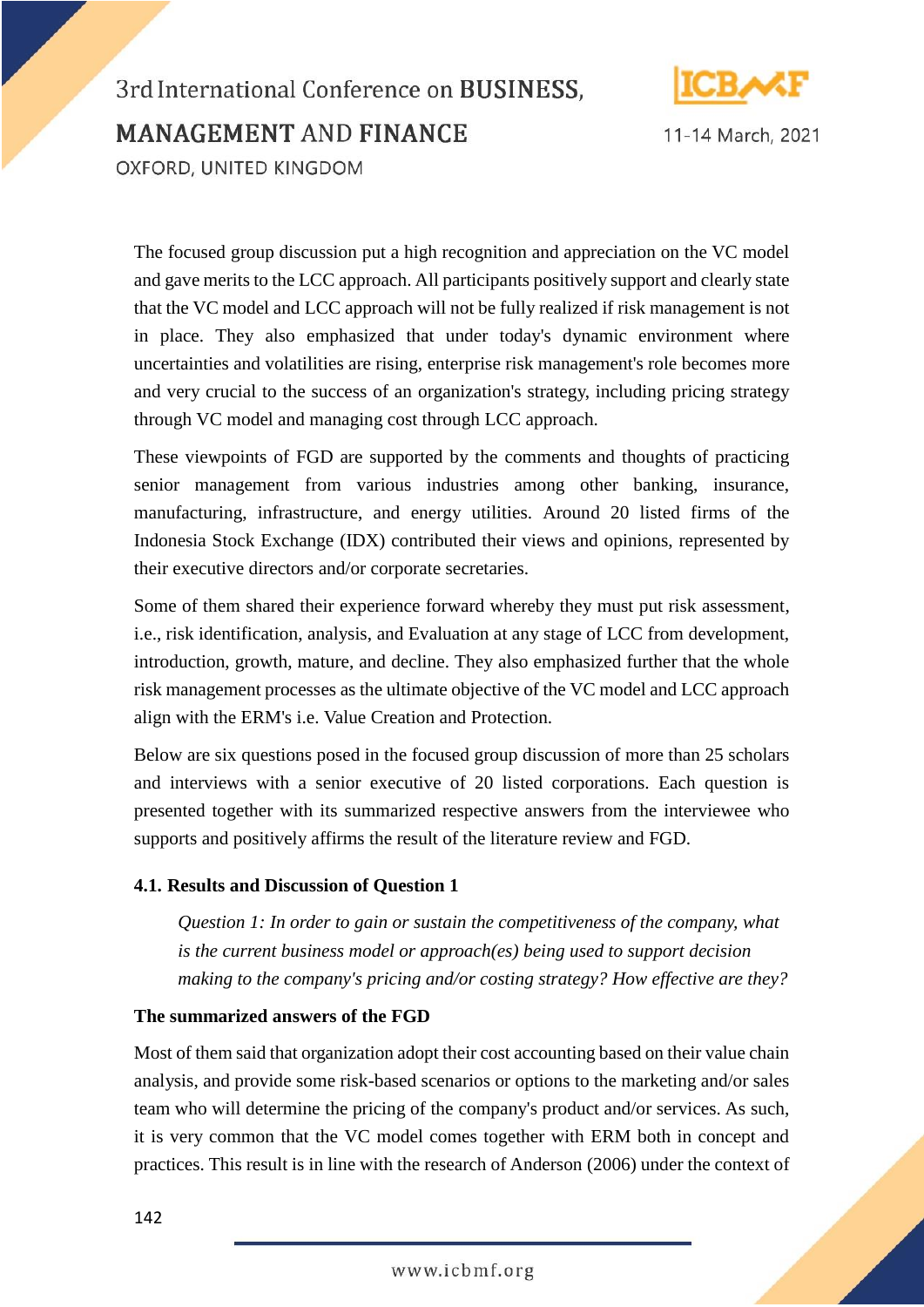



strategic cost management that shows that the company can increase its value proposition through a clear recording mechanism and defined boundaries of its company. Consequently, in relation to VC, strategic cost management, and ERM, it is clear that an optimized cost structure of a company can further align its strategic decision in enhancing its value creation process.

#### **The summarized answers of the interviews with practitioners**

The decision to set the product or services' pricing should reflect the value proposition balance that is ground from the pricing currency, consumers' value perception, and its respective supply chain cost. Along with the rising digital channel whereby cyber risks must also be considered, ERM becomes crucial as it helps decision-makers understand the risk factors, including cyber risk and its value chain, and manage all related risk from the beginning until the end of supply chain.

#### **4.2. Results and Discussion of Question 2**

*Question 2: What is your opinion about using (VC) Value Chain model in the organization or your corporation? And also about the adoption of LCC (Life Cycle Cost) approach? How to keep them workable at its best?*

#### **The summarized answers of the FGD**

Most companies adopt the VC concept although the terminologies are somewhat different. Likewise, the LCC approach is also used by most companies. The difference between one company to another is the depth and details of the analysis and the sophistication and digitalization of their platform to conduct such analysis. Even though the VC's terminologies between the companies are different, the primary definition of VC orients on the activities of problem-solving and decision-making. As pointed out by Stabell & Fjeldstad (1998), the VC activities depend on the characteristics of the company and its industry; however, the general ideas that build the concept of VC remain the same, and it is oriented on the aspect of determining the problem at hand, solving the persistent problem, selecting the best solutions among the set of alternatives, executing the selected solution, and regularly controls and evaluates the impact of the chosen solution. In relation to the aspect of sophistication and digitalization, the creation, the chain, and the delivery of value are also affected by the inclusion of technology within the company process. Such context has been addressed by Alter (2008), it is shown that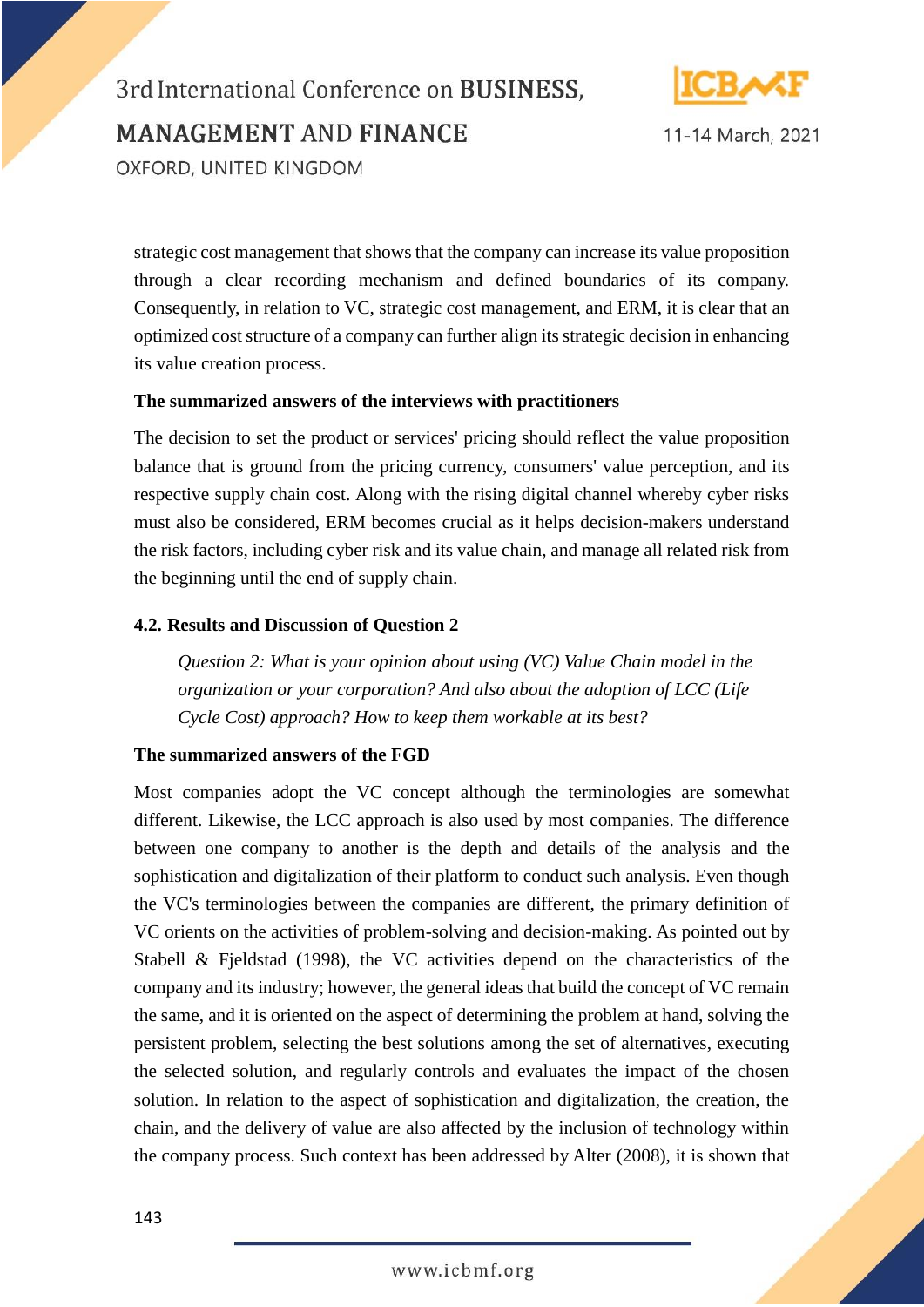



by including the aspect of ICT within the creation and the chain of the company's value, the companies are faced with the challenges of aligning the role of its ICT with the company's business process. Consequently, the LCC analysis level will be different by default when taken into account the aspect of ICT due to the different needs and values among the companies.

#### **The summarized answers of the interviews with practitioners**

The concept of Value Chain and the approach of LCC would not be workable if we could not identify and analyze the risk factors in the whole exercise. A contingency perspective should be embedded and the value at risk needs to be visualized to help marketing set / determine the company's product or services value proposition. In that sense, we need to consider risk management approaches in the whole exercise of VC and LCC. ISO 31000 or COSO ERM Framework is considered to make our integrated risk management work at least in the product/services costing/strategy.

#### **4.3. Results and Discussion of Question 3**

*Question 3: Do you adopt ISO 31000 or COSO ERM for your enterprise risk management? If yes, would you please describe how it affects the way you set the pricing and manage the costing to be competitive? If no, would you please tell what ERM reference (either standard or platform or framework) that you currently use?*

#### **The summarized answers of the FGD**

Definitely, organizations need to have risk management in place as the world is now full of uncertainties that may affect their objectives, hence the risks are rising to the attempts toward such objectives. Most of them say that the logical choice is ISO 31000 as it is recognized by ISO (International Organization for Standardization), whereas the core principles of ISO 31000 is in line with the concept of Value Chain, i.e. Create and Protect Value. Besides, another reason put on the table is how ISO 31000 fits any regulations as it stands on the principles, applies generic framework, and adopts universal process, and so does COSO ERM. Despite its own respective merits of ISO 31000 and COSO, however, ISO 31000 adopters are more significant as the ISO 31000 has already been declared as the national standard of Indonesia by the National Standardization Agency of Indonesia (i.e., Badan Standardisasi Nasional Indonesia) known as SNI ISO 31000.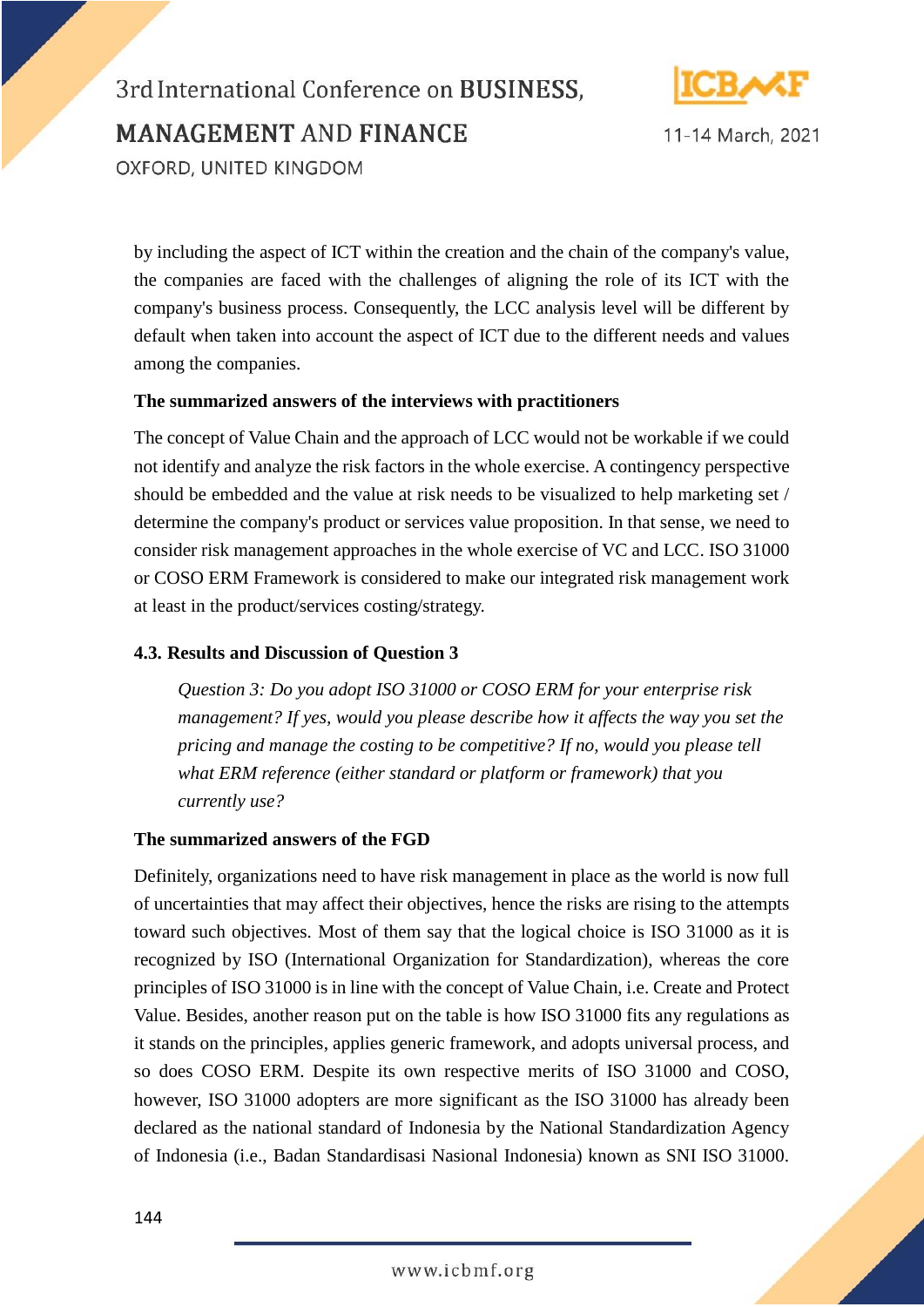



The response from the FGD is in line with Dahms (2010) who stated that ERM is not only focused on the intuitive nature of risk management itself, but it also covers the scope that risk management delivers an added value to a company in regards to the aspect of cost-effective performance, resiliency, and competitive advantages through its existing business systems.

#### **The summarized answers of the interviews with practitioners**

Out of twenty companies as respondent, the number of ISO 31000 adopters or alike are much bigger than the number of COSO ERM adopters or alike, 70% and 20% respectively, whereas just two of them (10%) said not clear whether to use ISO 31000 or COSO ERM. In this case, we put them into ISO 31000 as they adopt and reflect the process of AUS/ANZ 4360 which was the embryo of ISO 31000. Disregard the standard or framework or reference to the use, however, all of them said that ERM is a must and helpful to be competitive. The continuous use of ERM helps them know what risk factors lie in the whole value chain and, therefore, focus on what really matters to reduce the likelihood of potential risk events and the impact of such risk at its earlier stage. Reducing the risk means increasing the probability to achieve the objective, hence increasing the effectiveness of strategies, programs, and actions. Likewise, reducing the risk means reducing the cost, and reducing the cost mean higher efficiency. In short, increasing the effectiveness and higher efficiency is the key to a company's competitiveness in the market as they could bring a higher value proposition to their consumers.

#### **4.4. Results and Discussion of Question 4**

*Question 4: What is the value of ERM to the longer term company's competitiveness? How it build the resilience and sustainability, especially when it relates to the VC model and LCC approach?*

#### **The summarized answers of the FGD**

In this regard, the value of ERM is to help a company keep alerted both to the upside and downside risks related to their long-term goal and objective through its strategy. It means they must have set their risk appetite and then translated it down to its capacity and capability at a business process level, both to deal with today's challenges and to the future. The ERM will help organizations point out what is needed to have sufficient organizational's resilience against the turbulences as early as possible and then avoid the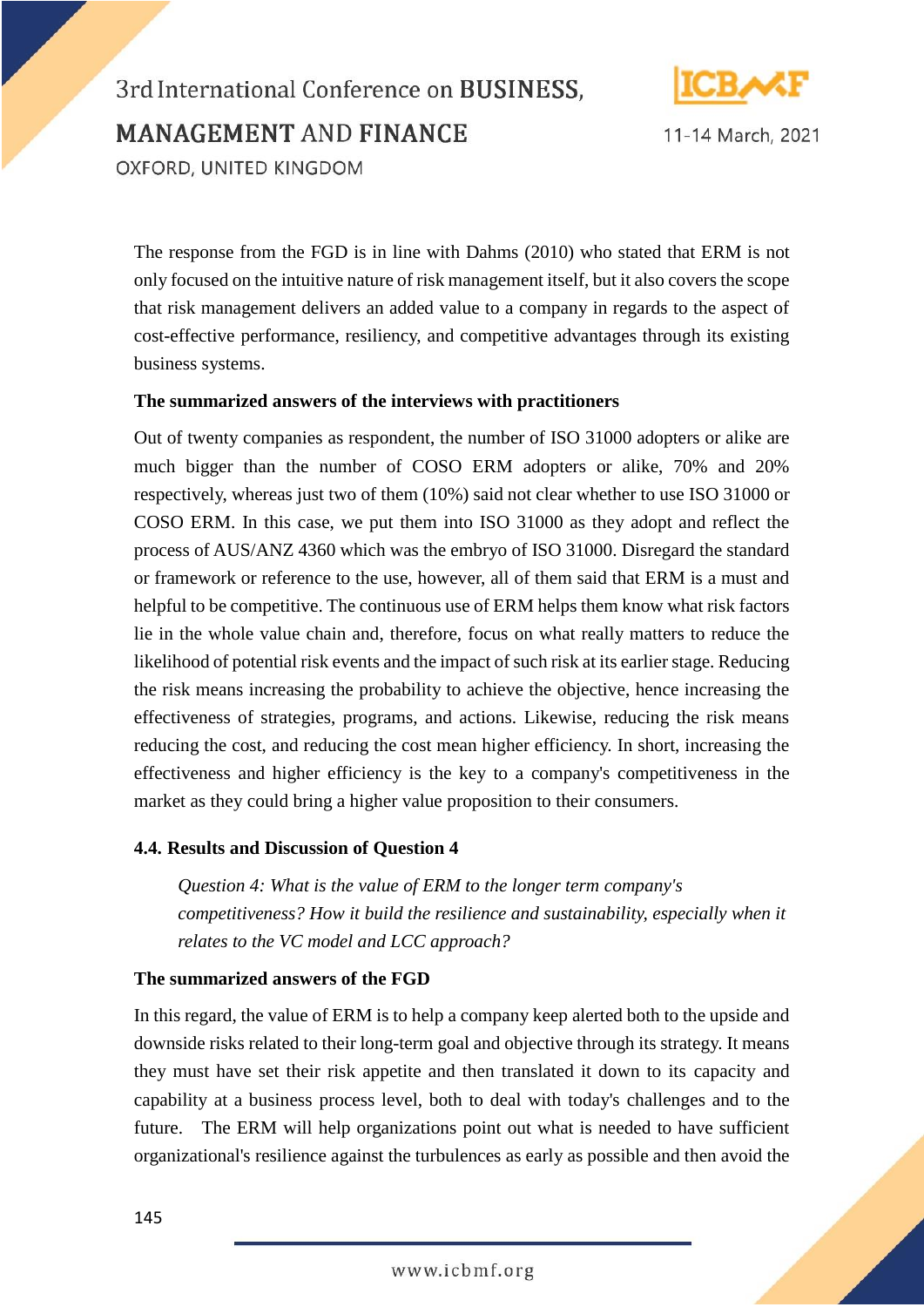

3rd International Conference on BUSINESS, **MANAGEMENT AND FINANCE** OXFORD, UNITED KINGDOM

crisis to occur. It also helps the organization look ahead to what to embrace to be sustainable, as such of their value proposition and costing strategy and its operationalization through the VC model and LCC approach. This response also shared by Schiller & Prpich (2014) who explained that the integration of risk management within the company enables them to increase the fluidity of the company's organizational process and knowledge in addressing the issue within its risks portfolio, the decision in regards to the cost-efficient risk management decision, and the interdependencies of risks. Consequently, to bring an added value to the company's long term competitiveness, the flow of information in regards to risks are needed to be maintained appropriately enabling the company to reap the benefits and the value of ERM in attaining or improving its competitiveness level, its capacity in managing risks and preventing a crisis from occurring.

#### **The summarized answers of the interviews with practitioners**

The value of ERM to the longer-term company's competitiveness is about the organization's culture. As such, we could build and sustain the right culture of ERM so that people in the company are alerted to their market dynamic through the VC model and be pro-active to translate such a dynamic into efficiency and effectiveness at the business process level through both VC model and LCC approach. Therefore, if we have ERM as a culture, the organization focus will not be only on operational, ad-hoc, and current issues but also beyond the horizon and strategically help the organization put their eyes over the longer term of company's competitiveness in the future. However, we need to add the VC model components and the LCC approach with more digital considerations such as blocked-chain, artificial intelligence, and data-driven decisionmaking process.

#### **4.5. Results and Discussion of Question 5**

*Question 5: Since adopting VC model and LCC requires optimization at crosscutting business processes, what the contribution of ERM in this particular point of view?*

#### **The summarized answers of the FGD**

The value creation indeed comes from the practice, and not from the concept and theoretical perspective. In this case, ERM helps and urges us to see the risk management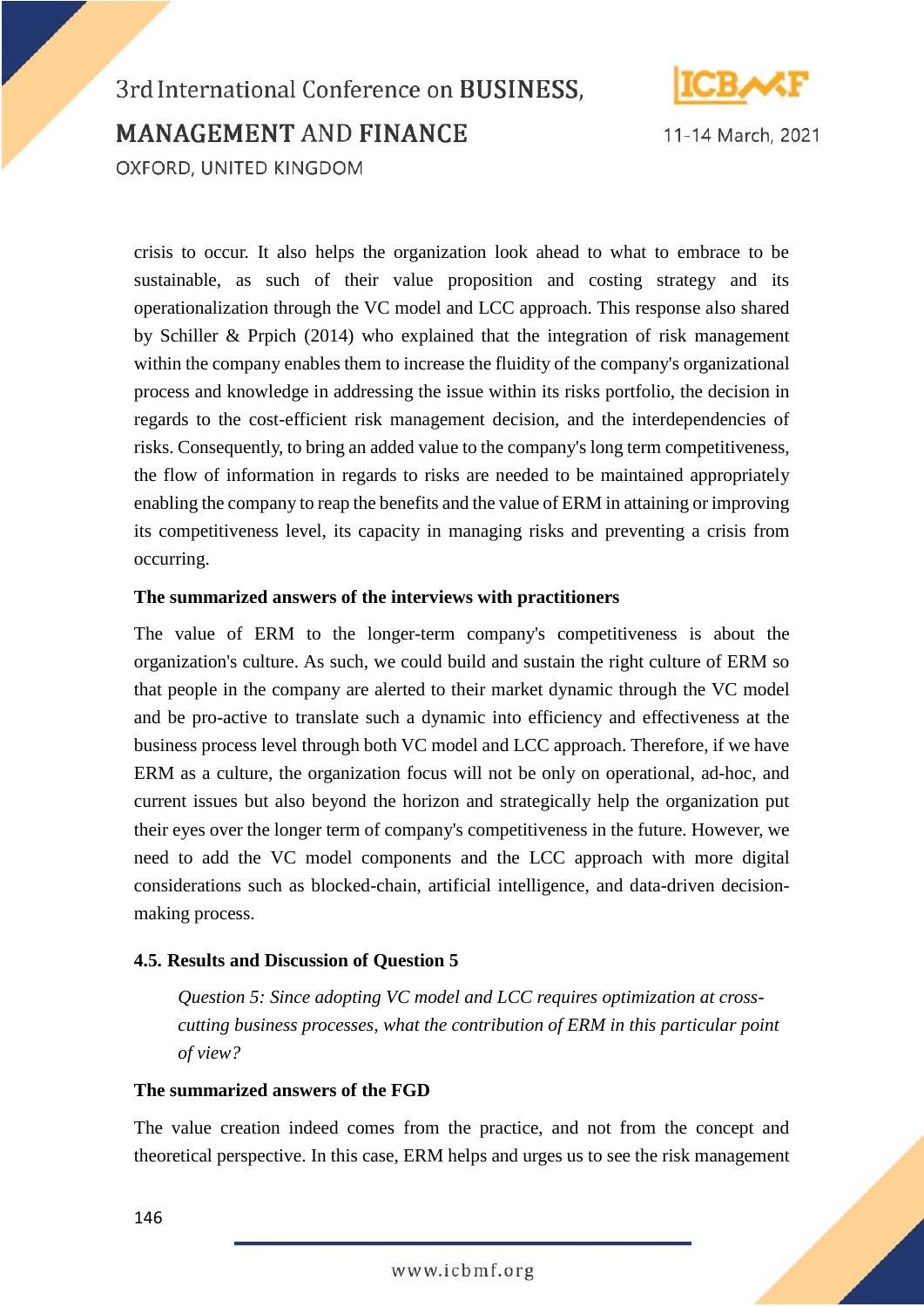

3rd International Conference on BUSINESS. **MANAGEMENT AND FINANCE** OXFORD, UNITED KINGDOM

integration at a business process level. As such, ISO 31000 explicitly says one of its 8 principles about integration. The principle of integration says that risk management is an integral part of all organizational activities (ISO, 2018). Hence, risk management must be integrated into and at the business process level and carried out by each organization's function.

Otherwise, risk management can be considered as an additional administrative task that does not create or protect value (Alijoyo, 2020). This response is in line with the research of Schiller & Prpich (2014) and also related to the idea of risk maturity which explained that improving the company's risk management capabilities be addressed by improving the rate of vertical integration on all of the company's organizational function and increasing the company's risk knowledge. Therefore, This can reduce the likelihood of an inadequate risk management system and incoherent risk knowledge throughout all the company's management levels.

#### **The summarized answers of the interviews with practitioners**

Internalizing the principles of risk management as suggested in the ISO 31000, and then being adhered to their risk management framework and consistently apply the process of managing risks thoroughly as a culture will help the organization bring the optimization of the VC model and LCC approach both for making decision purpose, and putting them into action.

#### **4.6. Results and Discussion of Question 6**

*Question 6: As we are now in the digital world, do you think ERM's role is still relevant for competitiveness of company that adopts a value chain (VC) model and life cycle cost (LCC) approach?*

#### **The summarized answers of the FGD**

Yes, it is relevant as uncertainties and risks are rising in the digital world. They must be well-addressed explicitly and thoroughly by an organization that adopts the VC model and LCC approach. The supply chain of an organization has been radically changed both in its structure and elements due to digitalization where borderless and timeless are today's norm. This context is in line with the research conducted by Alter (2008) and Boyson (2014) who explained that the degree of risks and uncertainty are increasing with the advancement of technology. As such, the companies must adapt their digital supply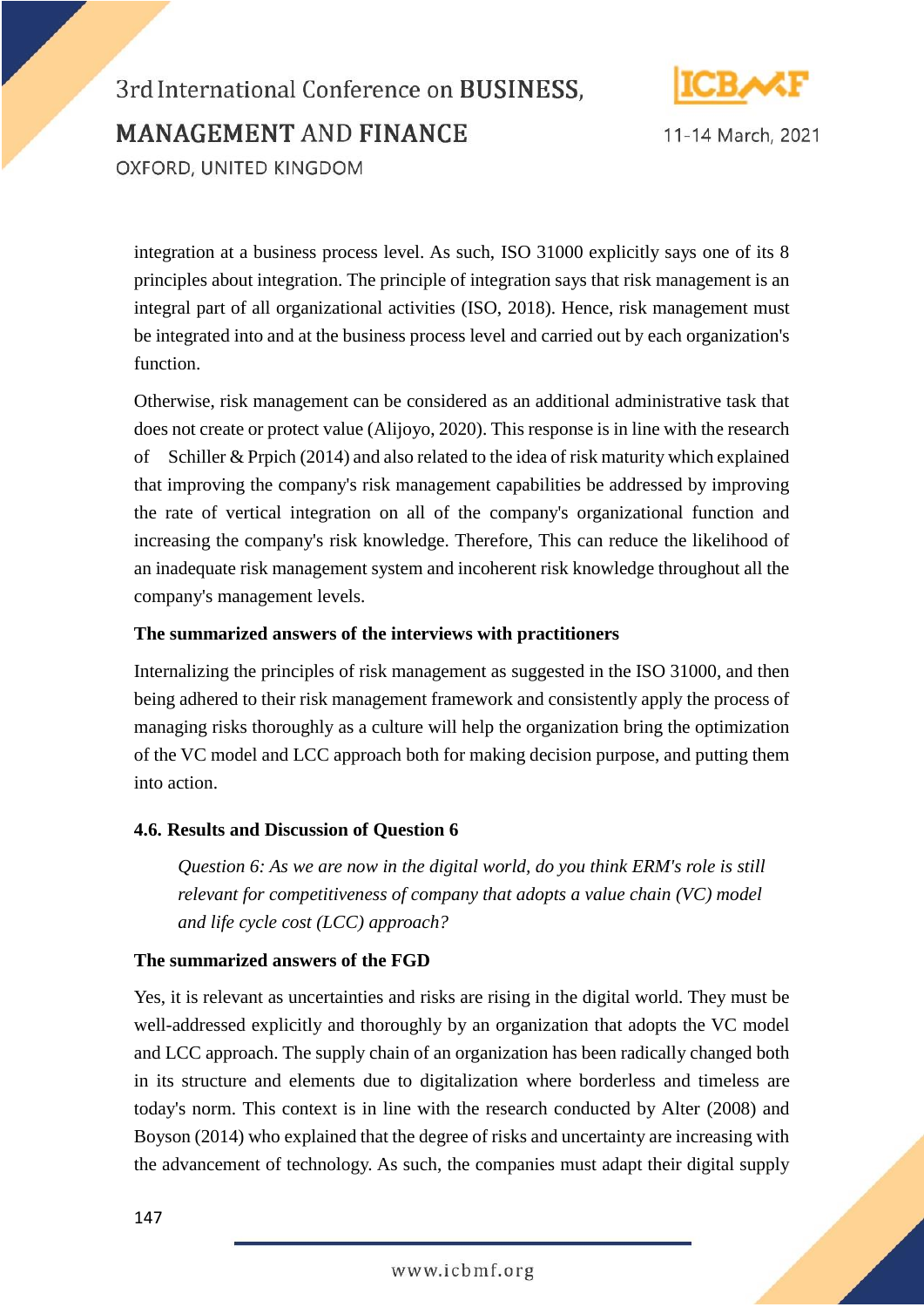

11-14 March, 2021

chain to match the progression of technologies that have taken place. Consequently, the companies are introduced with the risks related to the issue of information, technologies, system reliability, cost minimization, and the applicability in using the established technologies to create and protect value for both the company and its customers.

#### **The summarized answers of the interviews with practitioners**

Yes, the role of ERM even becomes more critical and important in the digital world where the value chain becomes more data-driven. It has changed the structure of costs which has been swinging dramatically from brick-and-mortar value chain to the most online value chain paradigm. If the new paradigm is not well-addressed by an effective ERM, it could cause in an upside risk as well as in a downside risk. As a result, the exploration should be done at no time or at the same time with the elaboration, execution, and exploitation. Furthermore, since such upside and downside risk may travel much faster to become a problem and even a crisis or disaster, effective risk control is needed both in the decision-making process and at execution. In this regard, ERM helps the senior management of the company identify risks at its earliest, apply risk control proactively, and manage the risks swiftly both at the context of strategic level through VC model and at the details of operational level through such VC model and LCC approach.

#### **5. Conclusion, limitation, recommendation**

Since the future is more characterized by increasing volatility, uncertainty, complexities, and ambiguity (VUCA), the risks of doing business are also rising. Efforts to pursue competitiveness through the adoption of the VC model and LCC approach are also at risk as they are built upon assumption and visualization. To deal with and to gain the optimum value of the VC model, a company should be able to make their primary activities and supporting activities to help them exploit the upside risk and at the same time mitigate the downside risks. It requires a well-defined risk capacity, risk appetite, or risk tolerance to enable the company to exploit its upside risks<sup>1</sup> and mitigate the downside risks<sup>2</sup>. As such, tools such as KRI are important and critically fundamental to sense proactively the need to reframe the visualization of the market dynamic and make necessary changes at an earlier stage.

The study discovers that the role of Enterprise Risk Management (ERM) using ISO 31000 is very important and required for the competitiveness of a company that adopts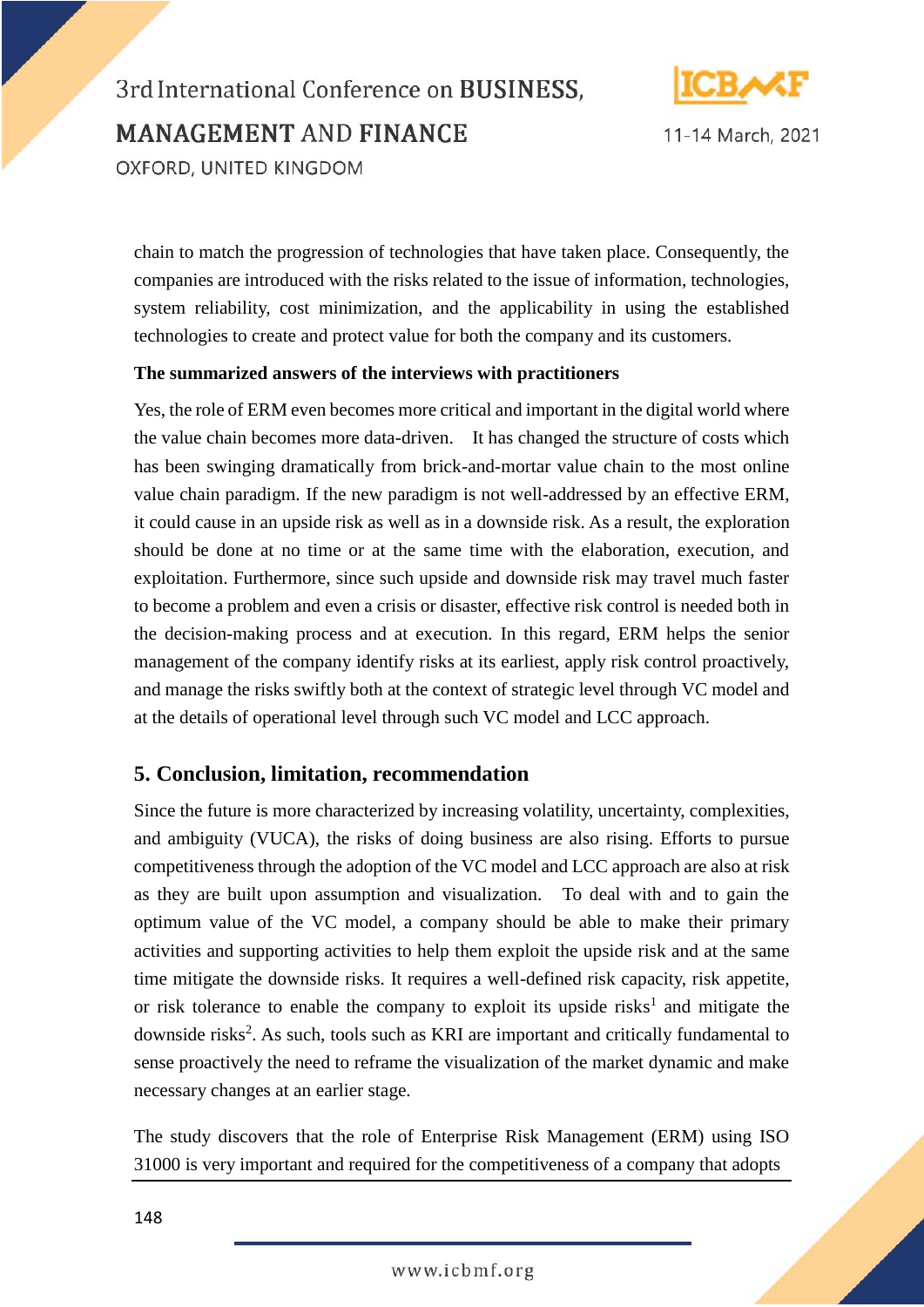

11-14 March, 2021

*<sup>1</sup>Upside risk is the risk the relates to the effect of uncertainties which could make organization fail to a achieve their objective to grab and/or exploit opportunity hence a failure to create value. <sup>2</sup>Downside risk is the risk the relates to the effect of uncertainties which could make organization fail to achieve their objective to mitigate threats hence a failure to protect value.*

the value chain (VC) model and life cycle cost (LCC) approach. Moreover, ERM is critically required due to many rising uncertainties and risks along with the value chain of the organization that needs to be identified, analyzed, evaluated, and treated accordingly and consistently through ERM. As such, ERM helps an organization to increase the organizational competitiveness by reducing the likelihood of an event risk which both will reduce the cost of operationalization and increase the capability and capacity of the organization to exploit the opportunity.

A limitation is noted; however, as no extensive empirical studies have been made except interviews with some practicing board members, hence, some empirical details might be overlooked and not well-covered. Therefore, future research is recommended to conduct such empirical studies by direct observation whereby we could expect a better understanding of the role of ISO 31000 based-ERM in leading to more effective adoption of the VC model and LCC approach to help companies build their competitiveness as expected today and forward.

#### **References**

- Alijoyo, A. (2020). *Enterprise Risk Management*. Bandung: Center for Risk Management and Sustainability Indonesia.
- Alter, S. (2008). Service system fundamentals: Work system, value chain, and life cycle. *IBM Systems Journal*, *47*(1), 71–85. https://doi.org/10.1147/sj.471.0071
- Anderson, S. W. (2006). Managing Costs and Cost Structure throughout the Value Chain: Research on Strategic Cost Management. In C. S. Chapman, A. G. Hopwood, & M. D. Shields (Eds.), *Handbook of Management Accounting Research* (Vol. 2, pp. 481–506). Elsevier. https://doi.org/https://doi.org/10.1016/S1751-3243(06)02001-3
- Arena, M., Arnaboldi, M., & Azzone, G. (2011). Is enterprise risk management real? *Journal of Risk Research*, *14*(7), 779–797.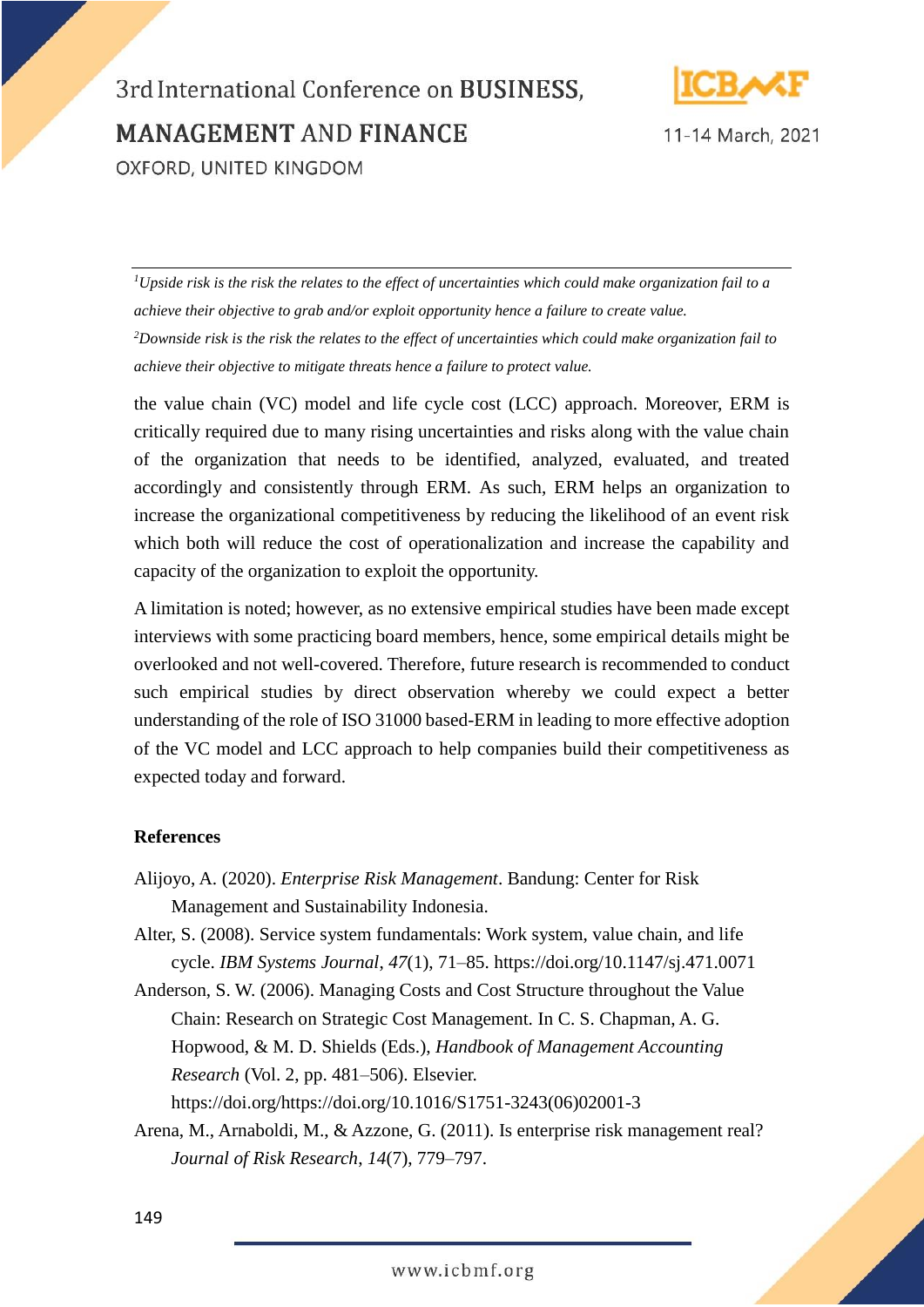### 3rd International Conference on BUSINESS,



11-14 March, 2021

**MANAGEMENT AND FINANCE** 

OXFORD, UNITED KINGDOM

https://doi.org/10.1080/13669877.2011.571775

- Asiedu, Y., & Gu, P. (1998). Product life cycle cost analysis: State of the art review. *International Journal of Production Research*, *36*(4), 883–908. https://doi.org/10.1080/002075498193444
- Boyson, S. (2014). Cyber supply chain risk management: Revolutionizing the strategic control of critical IT systems. *Technovation*, *34*(7), 342–353. https://doi.org/10.1016/j.technovation.2014.02.001
- Calatayud, A. (2017). *The Connected Supply Chain: Enhancing Risk Management in a Changing World* (No. IDB-DP-508). Washington DC: Inter-American Development Bank.
- COSO. (2004). *Enterprise Risk Management - Integrated Framework*. New York: Committee of Sponsoring Organizations of the Treadway Commission.
- COSO. (2017). *Enterprise Risk Management - Integrated Framework*. New York: Committee of Sponsoring Organizations of the Treadway Commission.
- Dahms, T. (2010). Resilience and risk management. *Australian Journal of Emergency Management*, *25*(2), 21–26. Retrieved from https://search.informit.org/doi/10.3316/INFORMIT.084576038154990
- Dali, A., & Lajtha, C. (2012). ISO 31000 Risk Management "The Gold Standard." *EDPACS*, *45*(5), 1–8. https://doi.org/10.1080/07366981.2012.682494
- Frigo, M. L., & Anderson, R. J. (2011). *Embracing Enterprise Risk Management: Practical approaches for getting started*. New York: Committee of Sponsoring Organizations of the Treadway Commission. Retrieved from www.coso.org/documents/EmbracingERM-GettingStartedforWebPostingDec110\_000.pdf
- Hoyt, R. E., & Liebenberg, A. P. (2011). The Value of Enterprise Risk Management. *Journal of Risk and Insurance*, *78*(4), 795–822. https://doi.org/10.1111/j.1539- 6975.2011.01413.x
- ISO. (2018). *Risk management - Guidelines*. Geneva: International Organization for Standardization (ISO).
- Knauer, T., & Möslang, K. (2018). The adoption and benefits of life cycle costing. *Journal of Accounting & Organizational Change*, *14*(2), 188–215. https://doi.org/10.1108/JAOC-04-2016-0027
- Korpi, E., & Ala-Risku, T. (2008). Life cycle costing: a review of published case